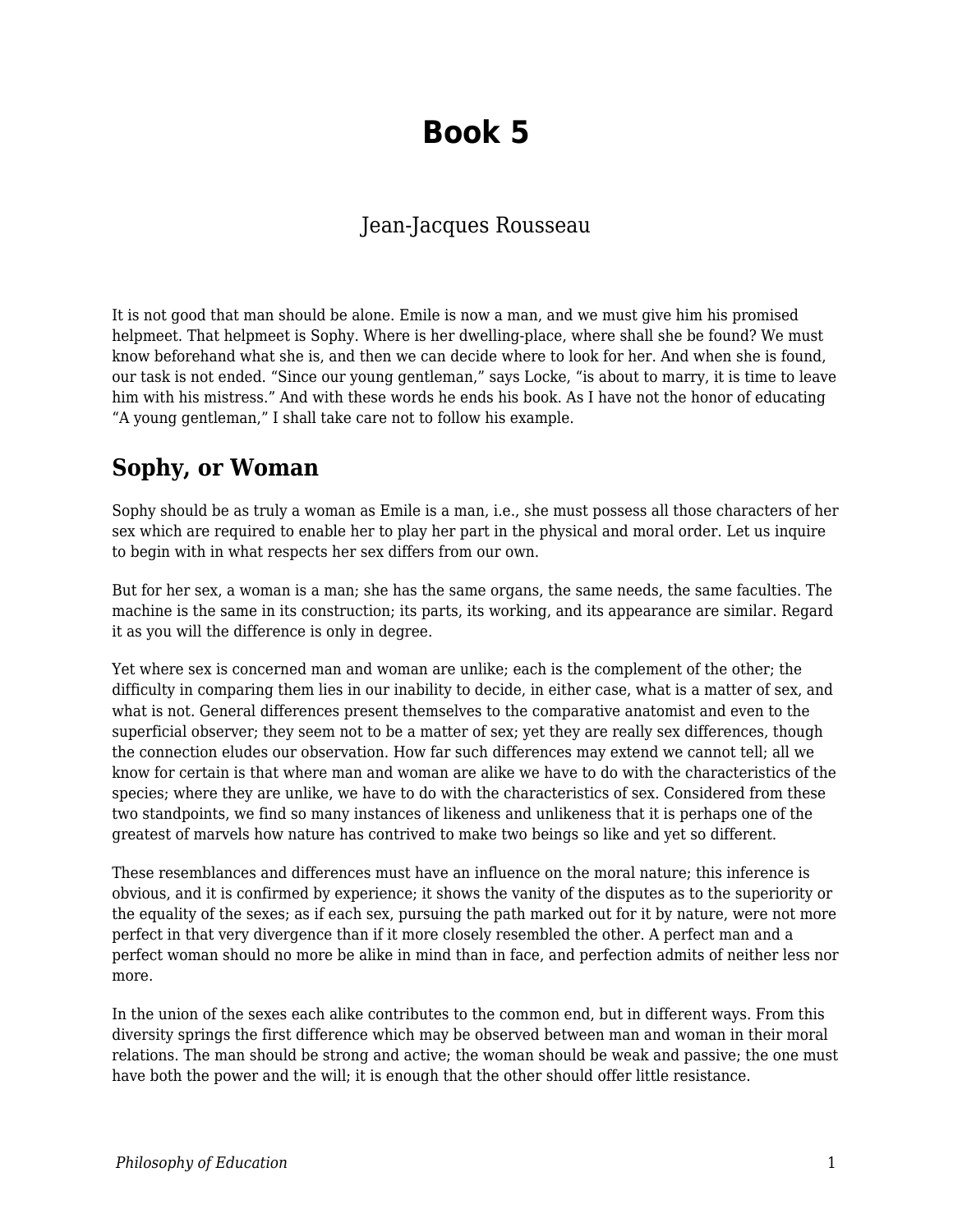When this principle is admitted, it follows that woman is specially made for man's delight. If man in his turn ought to be pleasing in her eyes, the necessity is less urgent, his virtue is in his strength, he please because he is strong. I grant you this is not the law of love, but it is the law of nature, which is older than love itself.

If woman is made to please and to be in subjection to man, she ought to make herself pleasing in his eyes and not provoke him to anger; her strength is in her charms, by their means she should compel him to discover and use his strength. The surest way of arousing this strength is to make it necessary by resistance. Thus pride comes to help of desire and each exults in the other's victory. This is the origin of attack and defense, of the boldness of one sex and the timidity of the other, and even of the shame and modesty with which nature has armed the weak for the conquest of the strong.

Who can possibly suppose that nature has prescribed the same advances to the one sex as to the other... if the one were not controlled by modesty as the other is controlled by nature, the result would be the destruction of both, and the human race would perish through the very means ordained for its continuance?

Women so easily stir a man's senses and fan the ashes of a dying passion, that if philosophy ever succeeded in introducing this custom into any unlucky country, especially if it were a warm country where more women are born than men, tyrannized over by the women, would at last become their victims, and would be dragged to their death without the least chance of escape...

The desires of the animals are the result of necessity, and when the need is satisfied, the desire ceases; they no longer make a feint of repulsing the male, they do it in earnest. Their seasons of complaisance are short and soon over... The Most High had deigned to do honor to mankind; he has endowed man with boundless passions, together with a law to guide them, so that man may be alike free and self-controlled; though swayed by these passions man is endowed with reason by which to control them. Woman is also endowed with boundless passions; God has given her modesty to restrain them. Moreover, he has given to both a present reward for the right use of their powers, in the delight which springs from that right use of them, i.e., the taste for right conduct established as the law of our behavior. To my mind this is far higher than the instinct of the beasts...

If the siege is to be successful, the besieged must permit or direct the attack. How skillfully can she stimulate the efforts of the aggressor. The freest and most delightful of activities does not permit of any real violence; reason and nature are alike against it; nature, in that she has given the weaker party strength enough to resist if she chooses; reason, in that actual violence is not only most brutal in itself, but it defeats its own end...

Thus the different constitution of the two sexes leads us to a third conclusion, that the stronger party seems to be master, but is as a matter of fact dependent on the weaker, and that, not by any foolish custom of gallantry, nor yet by the magnanimity of the protector, but by an inexorable law of nature. For nature has endowed woman with a power of stimulating man's passions in excess of man's power of satisfying those passions, and has thus made him dependent on her goodwill, and compelled him in his turn to endeavor to please her, so that she may be willing to yield to his superior strength... In this respect the woman's mind exactly resembles her body; far from being ashamed of her weakness, she is proud of it; her soft muscles offer no resistance, she professes that she cannot lift the lightest weight; she would be ashamed to be strong. And why? Not only to gain an appearance of refinement; she is too clever for that; she is providing herself beforehand with excuses, with the right to be weak if she chooses...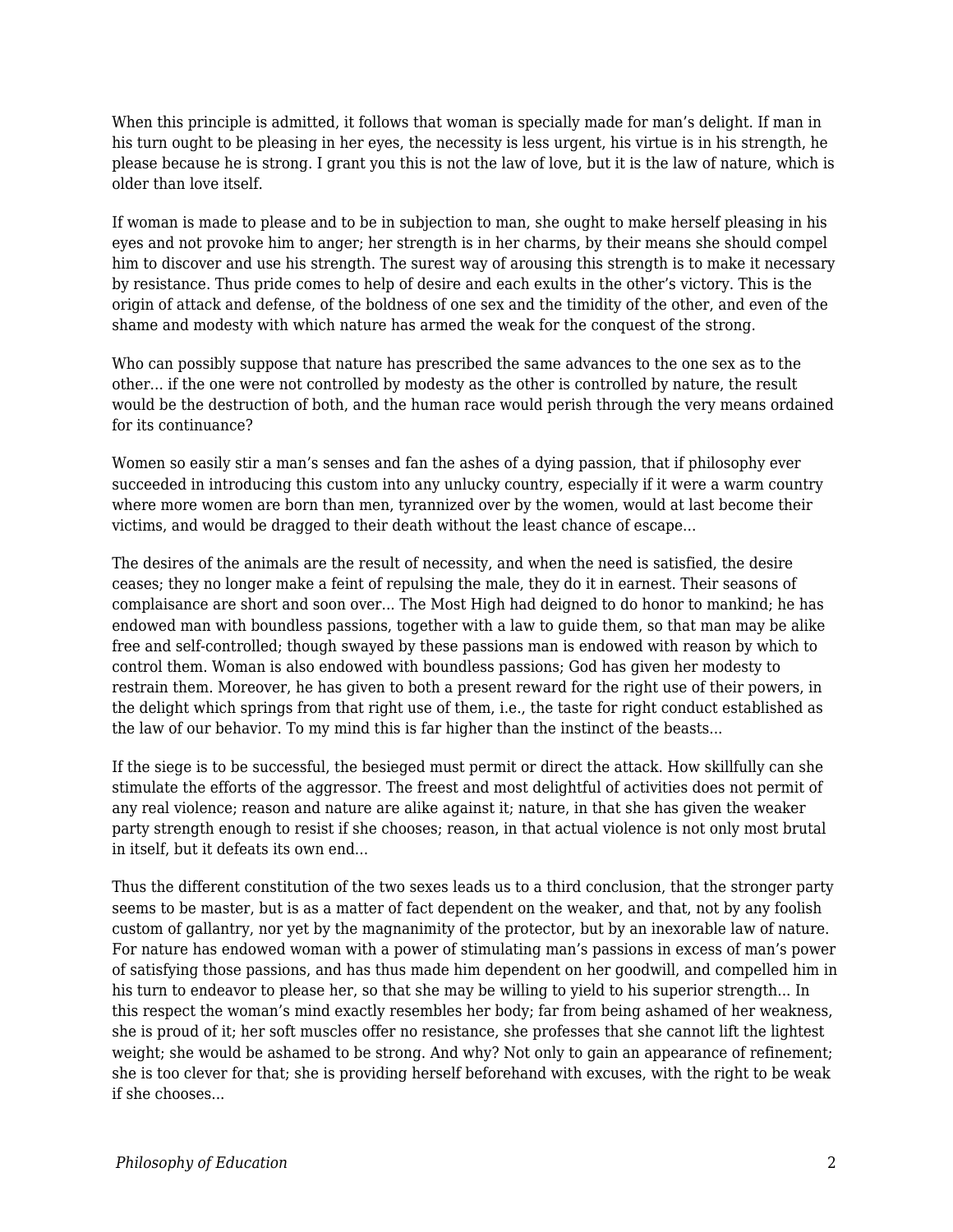Woman reigns, not by the will of man, but by the decrees of nature herself; she had the power long before she showed it. That same Hercules who proposed to violate all the fifty daughters of Thespis was compelled to spin at the feet of Omphale, and Samson, the strong man, was less strong than Delilah. This power cannot be taken from woman; it is hers by right; she would have lost it long ago, were it possible.

The consequence of sex are wholly unlike for man and woman. The male is only a male now and again, the female is always a female, or at least all her youth; everything reminds her of her sex; the performance of her functions requires a special constitution. She needs care during pregnancy and freedom from work when her child is born; she must have quiet, easy life while she nurses her children; their education calls for patience and gentleness, for a zeal and love which nothing can dismay; she forms a bond between father and child, she alone can win the father's love for his children and convince him that they are indeed his own. What loving care is required to preserve a united family! And there should be no question of virtue in all this, it must be a labor of love, without which the human race would be doomed to extinction.

The mutual duties of the two sexes are not, and cannot be, equally binding on both. Women do wrong to complain of the inequality of man-made laws; this inequality is not of man's making, or at any rate it is not the result of mere prejudices, but of reason. She to whom nature has entrusted the care of the children must hold herself responsible for them to their father. No doubt every breach of faith is wrong, and every faithless husband, who robs his wife of the sole reward of the stern duties of her sex, is cruel and unjust; but the faithless wife is worse; she destroys the family and breaks the bonds of nature; when she gives her husband children who are not his own, she is false both to him and them, her crime is not infidelity but treason...

Thus it is not enough that a wife should be faithful; her husband along with his friends and neighbors, must believe in her fidelity; she must be modest, devoted, retiring; she should have the witness not only of a good conscience, but of a good reputation. In a word, if a father must love his children, he must be able to respect their mother. For these reasons it is not enough that the woman should be chaste, she must preserve her reputation and her good name...

Can a woman suddenly change her way of life without danger? Can she be a nursing mother today and a soldier tomorrow? Will she change her tastes and her feelings as a chameleon changes his color? Will she pass at once from the privacy of household duties and indoor occupations to the buffeting winds, the toils, the labors, the perils of war? Will she be now timid, now brave, now fragile, now robust?... There are countries, I grant you, where women bear and rear children with little or no difficulty, but in those lands the men go half-naked in all weathers, they strike down the wild beasts, they carry a canoe as easily as a knapsack, they pursue the chase for 700 or 800 leagues, they sleep in the open on the bare ground; they bear incredible fatigues and go many days without food. When women become strong, men become still stronger; when men become soft, women become softer; change both the terms and the ratio remains unaltered.

I am quite aware that Plato, in the Republic, assigns the same gymnastics to women and men. Having got rid of the family there is no place for women in his system of government, so he is forced to turn them into men... Will the bonds of convention hold firm without some foundation in nature? Can devotion to the state exist apart from the love of those near and dear to us? Can patriotism thrive except in the soil of that miniature fatherland, the home? Is it not the good son, the good husband, the good father, who makes the good citizen?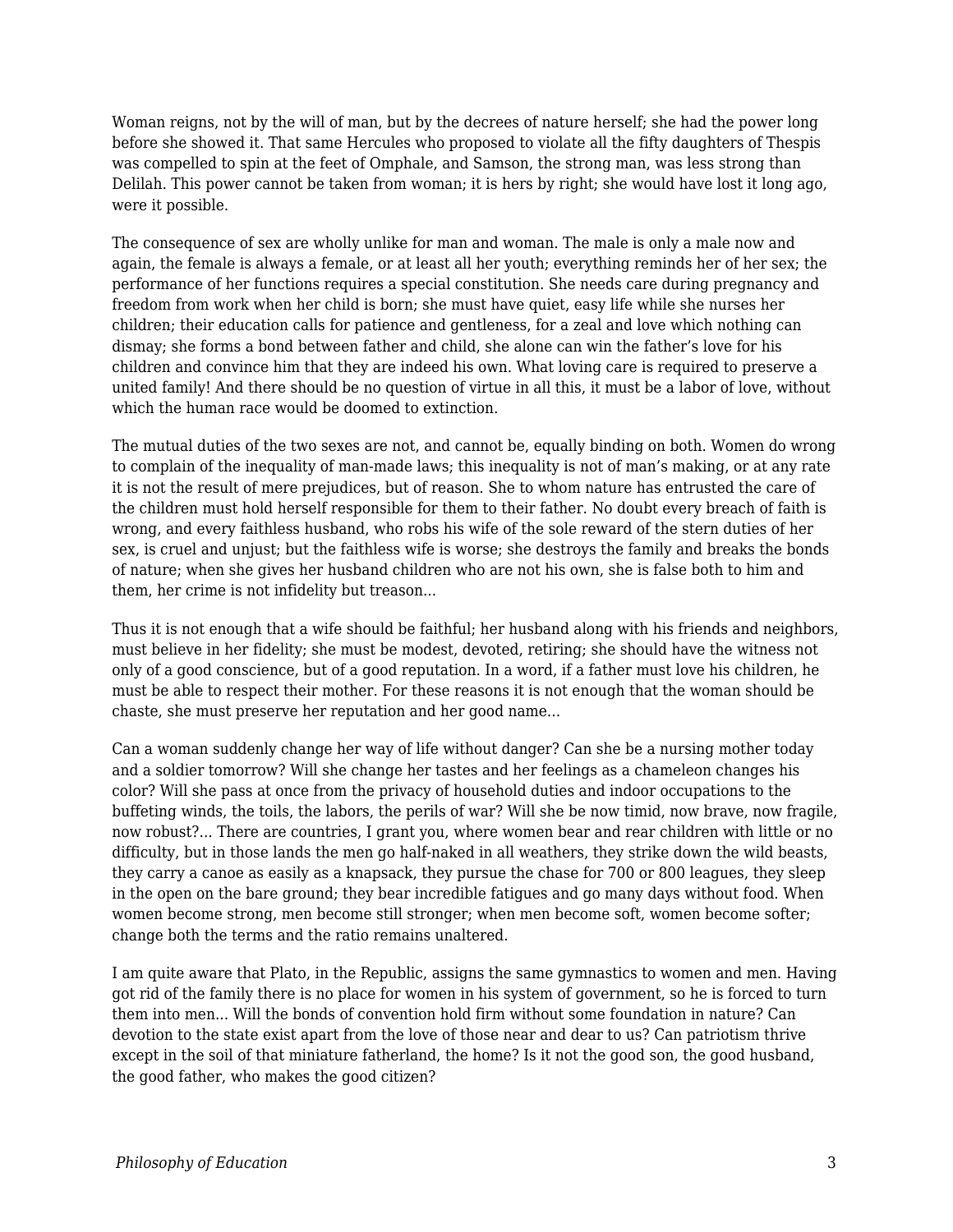When once it is proved that men and women are and ought to be unlike in constitution and in temperament, it follows that their education must be different... We have attempted to paint a natural man, let us try to paint a helpmeet for him.

You must follow nature's guidance if you would walk aright. The native characters of sex should be respected as nature's handiwork. You are always saying, "Women have such and such faults, from which we are free." You are misled by your vanity; what would be faults in you are virtues in them; and things go worse, if they were without these so-called faults. Take care that they do not degenerate into evil, but beware of destroying them.

On the other hand, women are always exclaiming that we educate them for nothing but vanity and coquetry, that we keep them amused with trifles that we may be their masters; we are responsible, so they say, for the faults we attribute to them. How silly! What have men to do with the education of girls? What is there to hinder their mothers educating them as they please? There are no colleges for girls; so much the better for them! Would God there were none for the boys, their education would be more sensible and more wholesome... Is it our fault that we are charmed by their beauty and delighted by their airs and graces, if we are attracted and flattered by the arts they learn from you, if we love to see them prettily dressed, if we let them display at leisure the weapons by which we are subjugated? Well then, educate them like men. The more women are like men, the less influence they will have over men, and then men will be masters indeed...

Woman is worth more as a woman and less as a man; when she makes a good use of her own rights, she has the best of it; when she tries to usurp our rights, she is our inferior. It is impossible to controvert this... they fall below their own level as women, instead of rising to the level of men. If you are sensible mother you will take my advice. Do not try to make your daughter a good man in defiance of nature. Maker her a good woman, and be sure it will be better both for her and us.

Does this mean that she must be brought up in ignorance and kept to housework only?... Nature means them to think, to will, to love, to cultivate their minds as well as their persons; she puts these weapons in their hands to make up for their lack of strength and to enable them to direct the strength of men... Man is dependent on woman through his desires; woman is dependent on man through her desires and also through her needs; he could do without her better than she can do without him. She cannot fulfill her purpose in life without his aid, without his goodwill, without his respect; she is dependent on our feelings, on the price we put upon her virtue, and the opinion we have of her charms and her deserts. Nature herself has decreed that woman, both for herself and her children, should be at the mercy of man's judgment.

Worth alone will not suffice, a woman must be thought worthy... A woman's education must therefore be planned in relation to man. To be pleasing in his sight, to win his respect and love, to train him in childhood, to tend him in manhood, to counsel and console, to make his life pleasant and happy, these are the duties of woman for all time, and this is what she should be taught while she is young. The further we depart from this principle, the further we shall be from our goal, and all our precepts will fail to secure her happiness or our own.

Every woman desires to be pleasing in men's eyes, and this is right; but there is a great difference between wishing to please a man of worth, a really lovable man, and seeking to please those foppish manikins who are a disgrace to their own sex and to the sex which they imitate. Neither nature nor reason can induce a woman to love an effeminate person, nor will she win love by imitating such a person... Only a fool likes folly; to wish to attract such men only shows her own foolishness. If there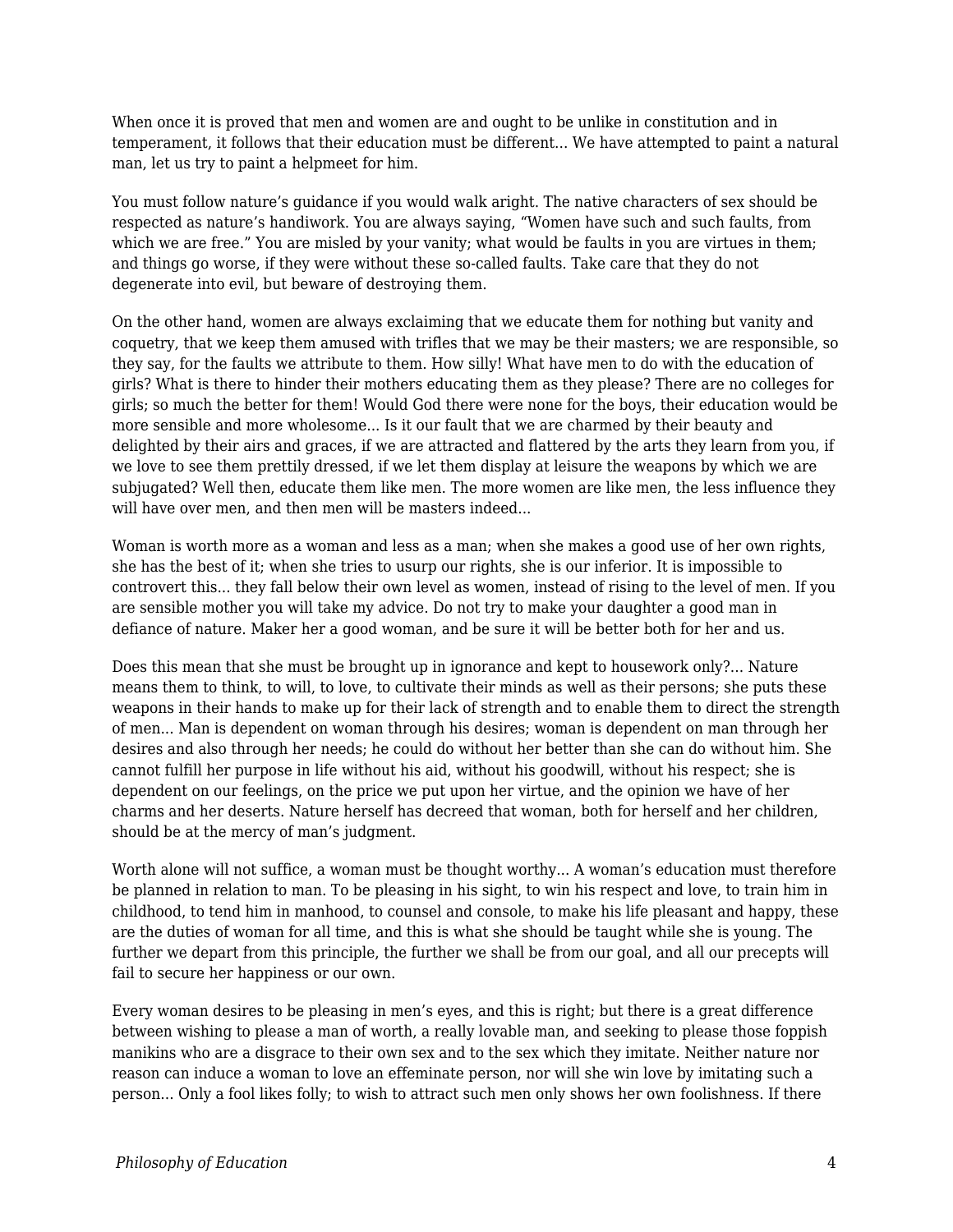were no frivolous men, women would soon make them, and women are more responsible for men's follies than men are for theirs. The woman who loves true manhood and seeks to find favor in its sight will adopt means adapted to her ends...

As the birth of the body must precede the birth of the mind, so the training of the body must precede the cultivation of the mind. This is true of both sexes; but the aim of physical training for boys and girls is not the same; in the one case it is the development of strength, in the other of grace; not that these qualities should be peculiar to either sex, but that their relative values should be different. Women should be strong enough to do anything gracefully; men should be skillful enough to do anything easily.

The exaggeration of feminine delicacy leads to effeminacy in men. Women should not be strong like men but for them, so that their sons may be strong. Convents and boarding-schools, with their plain food and ample opportunities for amusements, races, and games in the open air and in the garden, are better in this respect than the home, where the little girl is fed on delicacies, continually encouraged or reproved, where she is kept sitting in a stuffy room, always under her mother's eye, afraid to stand or walk or speak or breathe, without a moment's freedom to play or jump or run or shout, or to be her natural, lively, little self...

Everything which cramps and confines nature is in bad taste; this is as true of the adornments of the person as of the ornaments of the mind. Life, health, common-sense, and comfort must come first; there is no grace in discomfort, languor is not refinement, there is no charm in ill-health; suffering may excite pity, but pleasure and delight demand the freshness of health.

Boys and girls have many games in common, and this is as it should be; do they not play together when they are grown up? They have also special tastes of their own. Boys want movement and noise, drums, tops, toy-carts; girls prefer things which appeal to the eye, and can be used for dressing-up - mirrors, jewelry, finery, and specially dolls. The doll is the girl's special plaything; this shows her instinctive bent towards her life's work. The art of pleasing finds its physical basis in person adornment, and this physical side of the art is the only one which the child can cultivate.

Here is a little girl busy all day with her doll; she is always changing its clothes, dressing and undressing it, trying new combinations of trimmings well or ill matched; her fingers are clumsy, her taste is crude, but there is no mistaking her bent; in this endless occupation time flies unheeded, the hours slip away unnoticed, even meals are forgotten... Little girls always dislike learning to read and write, but they are always ready to learn to sew. They think they are grown up, and in imagination they are using their knowledge for their own adornment...

Speaking, generally, if it is desirable to restrict a man's studies to what is useful, this is even more necessary for women... good sense belongs to both sexes alike. Girls are usually more docile than boys, and they should be subjected to more authority, as I shall show later on, but that is no reason why they should be required to do things in which they can see neither rhyme nor reason. The mother's art consists in showing the use of everything they are set to do, and this is all the easier as the girl's intelligence is more precocious than the boy's... If I object to little boys being made to learn to read, still more to I object to it for little girls until they are able to see the use of reading; we generally think more of our own ideas than theirs in our attempts to convince them of the utility of this art...

Show the sense of the tasks you set your little girls, but keep them busy. Idleness and insubordination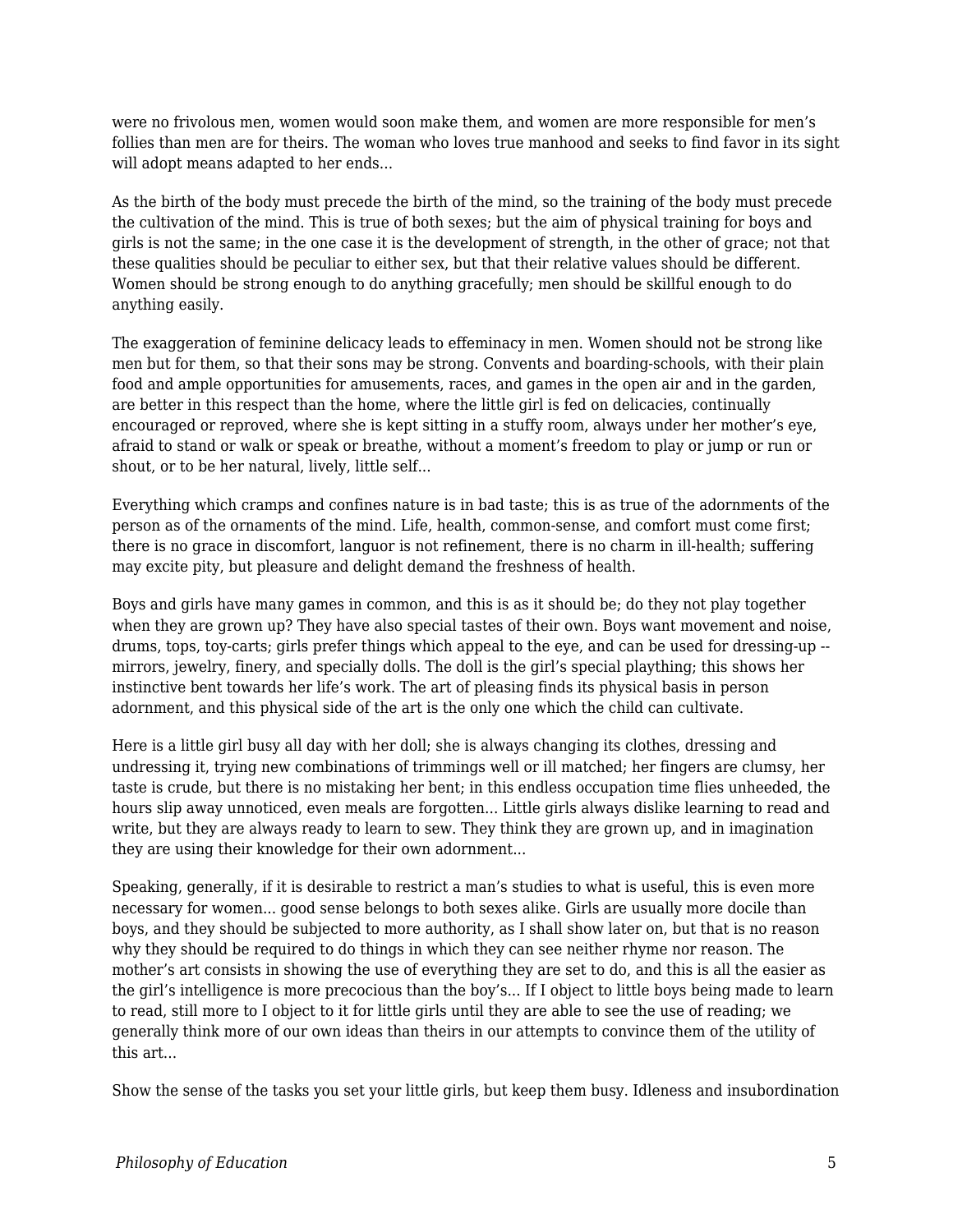are two very dangerous faults, and very hard to cure when once established. Girls should be attentive and industrious, but this is not enough by itself; they should early be accustomed to restraint. This misfortune, if such it be, is inherent in their sex, and they will never escape from it, unless to endure more cruel sufferings... teach them above all things self-control. Under our senseless conditions, the life of a good woman is a perpetual struggle against self; it is only fair that woman should bear her share of the ills she has brought upon man.

Beware lest your girls become weary of their tasks and infatuated with their amusements; this often happens under our ordinary methods of education... A little girl who is fond of her mother or her friend will work by her side all day without getting tired; the chatter alone will make up for any loss of liberty... Neither should they be told that they ought to love their mother. Affection is not the result of duty, and in this respect constraint is out of place. Continual intercourse, constant care, habit itself, all these will lead a child to love her mother, if the mother does nothing to deserve the child's ill-will. The very control she exercises over the child, if well directed, will increase rather than diminish the affection, for women being made for dependence, girls feel themselves made to obey...

Do not deprive them of mirth, laughter, noise, and romping games, but do not let them tire of one game and go off to another; do not leave them for a moment without restraint. Train them to break off their games and return to their other occupations without a murmur. Habit is all that is needed, as you have nature on your side...

What is most wanted in a woman is gentleness; formed to obey a creature so imperfect as man, a creature often vicious and always faulty, she should early learn to submit to injustice and to suffer the wrongs inflicted on her by her husband without complaint; she must be gentle for her own sake, not his. Bitterness and obstinacy only multiply the sufferings of the wife... Heaven did not make women attractive and persuasive that they might degenerate into bitterness, or meek that they should desire the mastery; their soft voice was not meant for hard words, nor their delicate features for the frowns of anger... a man, unless he is a perfect monster, will sooner or later yield to his wife's gentleness, and the victory will be hers...

To make a girl docile you need not make her miserable; to make her modest you need not terrify her... Cunning is a natural gift of woman, and so convinced am I that all our natural inclinations are right, that I would cultivate this among others, only guarding against its abuse... This special skill with which the female sex is endowed is a fair equivalent for its lack of strength; without it woman would be man's slave, not his helpmeet. By her superiority in this respect she maintains her equality with man, and rules in obedience. She has everything against her, our faults and her own weakness and timidity; her beauty and her wiles are all that she has. Should she not cultivate both? Yet beauty is not universal; it may be destroyed by all sorts of accidents, it will disappear with years, and habit will destroy its influence. A women's real resource is her wit; not that foolish wit which is so greatly admired in society, a wit which does nothing to make life happier; but that wit which is adapted to her condition, the art of taking advantage of our position and controlling us through our own strength. Words cannot tell how beneficial this is to man, what a charm it gives to the society of men and women, how it checks the petulant child and restrains the brutal husband; without it the home would be a scene of strife; with it, it is the abode of happiness. I know that this power is abused by the sly and the spiteful; but what is there that is not liable to abuse? Do not destroy the means of happiness because the wicked use them to our hurt.

The toilet may attract notice, but it is the person that wins our hearts. Our finery is not us; its very artificiality often offends, and that which is least noticeable in itself often wins the most attention...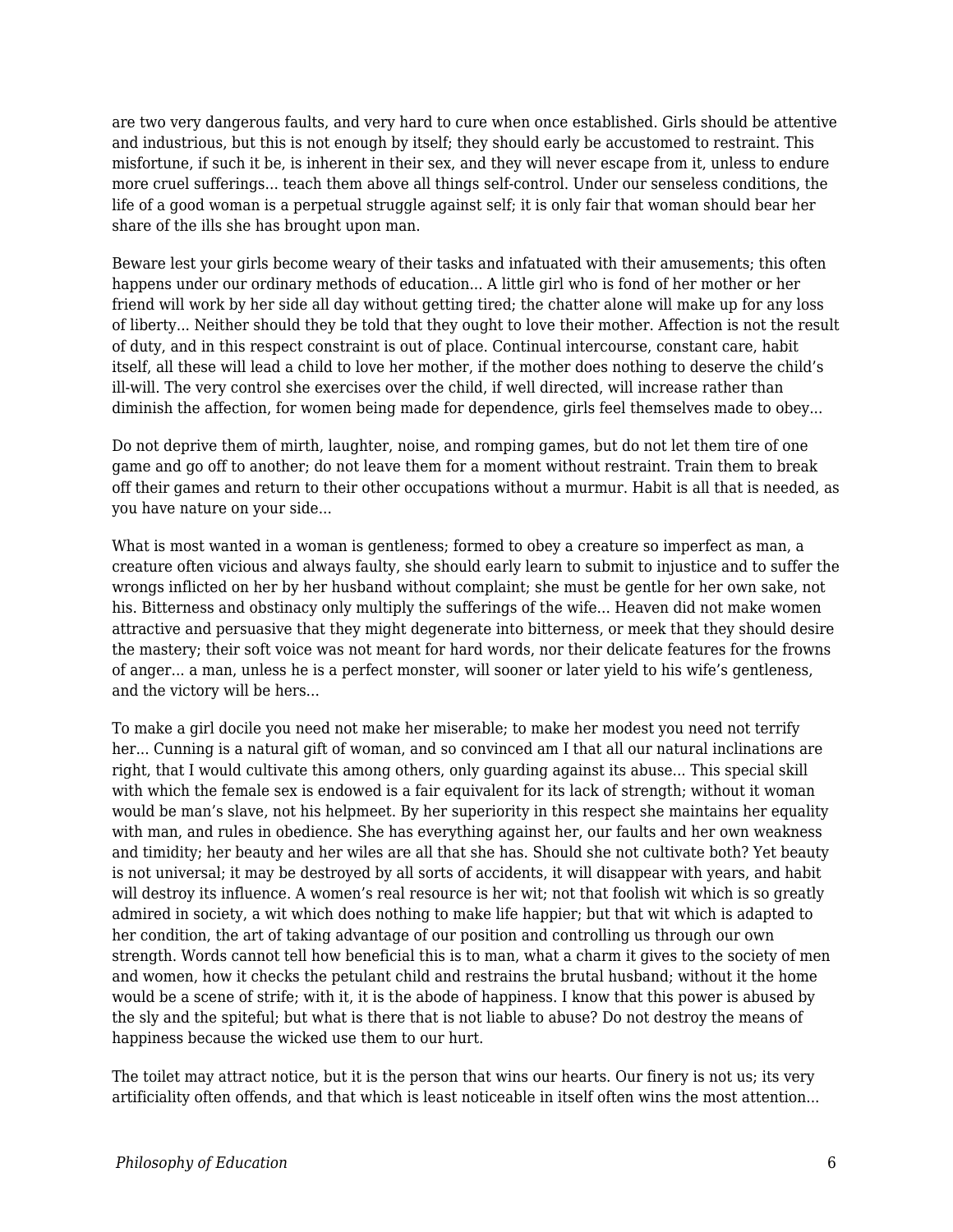"How lovely she is!" people say when she is most dressed up. On the contrary, they should be taught that so much finery is only required to hide their defects, and that beauty's real triumph is to shine alone...

If I saw a young girl decked out like a little peacock, I should show myself anxious about her figure so disguised, and anxious what people would think of her; I should say, "She is over-dressed with all those ornaments; what a pity! Do you think she could do with something simpler? Is she pretty enough to do without this or that?.. Moreover, though there are figures that require adornment there are none that require expensive clothes...

Do not be afraid to educate your women as women; teach them a woman's business, that they be modest, that they may know how to manage their house and look after their family... Growing girls perceive at once that all this outside adornment is not enough unless they have charms of their own. They cannot make themselves beautiful, they are too young for coquetry, but they are not too young to acquire graceful gestures, a pleasing voice, a self-possessed manner, a light step, a graceful gestures, pleasing voice, a self-possessed manner, a light step, a graceful bearing, to choose whatever advantages are within their reach... a young girl should not live like her grandmother; she should be lively, merry, and eager; she should sing and dance to her heart's content, and enjoy all the innocent pleasures of youth; the time will come, all too soon, when she must settle down and adopt a more serious tone...

Where pleasure is the only end in view, any one may serve as teacher-- father, mother, brother, sister, friend, governess, the girl's mirror, and above all her own taste. Do not offer to teach, let her ask; do not make a task of what should be a reward, and in those studies above all remember that the wish to succeed is the first step. If formal instruction is required I leave it to you to choose between a master and a mistress... Taste is formed partly by industry and partly by talent, and by its means the mind is unconsciously opened to the idea of beauty of every kind, till at length it attains to those moral ideas which are so closely related to beauty. Perhaps this is one reason why ideas of propriety and modesty are acquired earlier by girls than by boys...

Women have ready tongues; they talk earlier, more easily, and more pleasantly than men. they are also said to talk more; this may be true, but I am prepared to reckon it to their credit; eyes and mouth are equally busy and for the same cause. A man says what he knows, a woman says what will please; the one needs knowledge, the other taste; utility should be the man's object; the woman speaks to give pleasure. There should be nothing in common but truth.

You should not check a girl's prattle like a boy's by the harsh question, "What is the use of that?" but by another question at least as difficult to answer, "What effect will that have?"... A man seeks to serve, a woman seeks to please. Hence a woman's politeness is less insincere than ours, whatever we may think of her character; for she is only acting upon a fundamental instinct... The social relation of the sexes is a wonderful thing. This relation produces a moral person of which woman is the eye and man the hand, but the two are so dependent on one another that the man teaches the woman what to see, while she teaches him what to do. If women could discover principles and if men had as good heads for detail, they would be mutually independent, they would live in perpetual strife, and there would be an end to all society. But in their mutual harmony each contributes to a common purpose; each follows the other's lead, each commands and each obeys...

In the first place, when you teach religion to little girls never make it gloomy or tiresome, never make it a task or a duty, and therefore never give them anything to learn by heart, not even their prayers.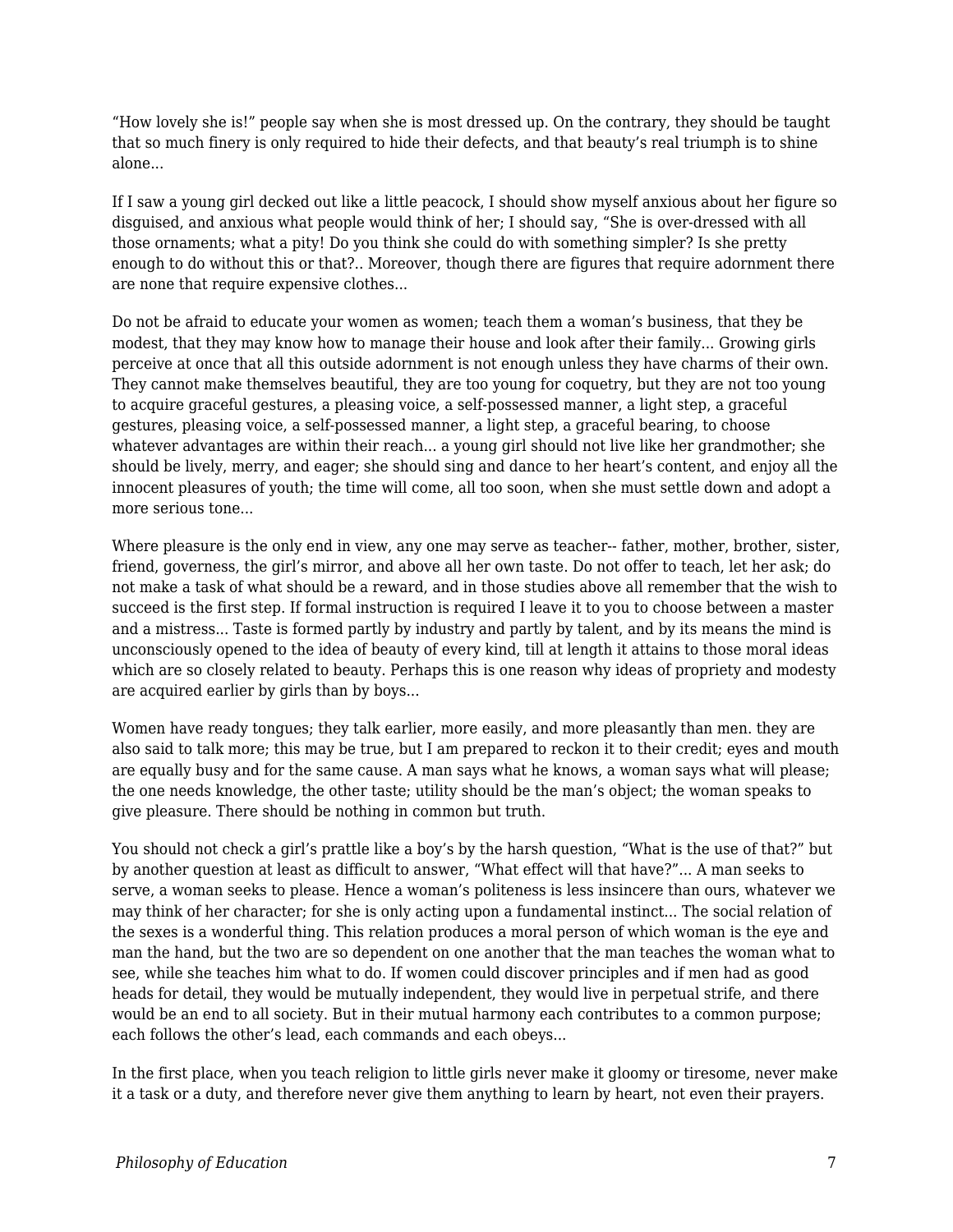Be content to say your own prayers regularly in their presence, but do not compel them to join you. Let their prayers be short, as Christ himself has taught us... Example! Example! Without it you will never succeed in teaching children anything.

When you explain the Articles of Faith let it be by direct teaching, not by question and answer. Children should only answer what they think, not what has been drilled into them. All the answers in the catechism are the wrong way about; it is the scholar who instructs the teacher; in the child's mouth they are a downright lie, since they explain what he does not understand, and affirm what he cannot believe...

I wish some one who really understands the development of children's minds would write a catechism for them. It might be the most useful book ever written, and, in my opinion, it would do its author no little honor. This at least is certain-- if it were a good book it would be very unlike our catechisms...

But what does concern my fellow-creatures and myself alike is to know that there is indeed a judge of human fate, that we are all His children, that He bids us all be just, He bids us love one another, He bids us be kindly and merciful, He bids us keep our word with all men, even with our own enemies and His; we must know that the apparent happiness of this world is naught; that there is another life to come, in which this Supreme Being will be the rewarder of the just and the judge of the unjust. Children need to be taught these doctrines and others like them and all citizens require to be persuaded of their truth...

Give no heed, therefore, to all those mysterious doctrines which are words without ideas for us, all those strange teachings, the study of which is too often offered as a substitute for virtue, a study which more often makes men mad rather than good... train them to feel that they are always in the presence of God, who sees their thoughts and deeds, their virtue and their pleasures; teach them to do good without ostentation and because they love it, to suffer evil without a murmur, because God will reward them; in a word to be all their life long what they will be glad to have been when they appear in His presence. This is true religion; this alone is incapable of abuse, impiety, or fanaticism. Let those who will, teach a religion more sublime, but this is the only religion I know...

To what shall we reduce the education of our women if we give them no law but that of conventional prejudice? Let us not degrade so far the sex which rules over us, and which does us honor when we have not made it vile. For all mankind there is a law anterior to that of public opinion. All other laws should bend before the inflexible control of this law; it is the judge of public opinion, and only in so far as the esteem of men is in accordance with this law has it any claim on our conscience.

This law is our individual conscience. I will not repeat what has been said already; it is enough to point out that if these two laws clash, the education of women will always be imperfect. Right feeling without respect for public opinion will not give them the delicacy of soul which lends to right conduct the charm of social approval; while respect for public opinion without right feeling will only make false and wicked women who put appearances in the place of virtue.

It is, therefore, important to cultivate a faculty which serves as judge between the two guides, which does not permit conscience to go astray and corrects the errors of prejudice. That faculty is reason... The reason which teaches a man his duties is not very complex; the reason which teaches a woman hers is even simpler. The obedience and fidelity which she owes to her husband, the tenderness and care due to her children, are such natural and self-evident consequences of her position that she cannot honestly refuse her consent to the inner voice which is her guide, nor fail to discern her duty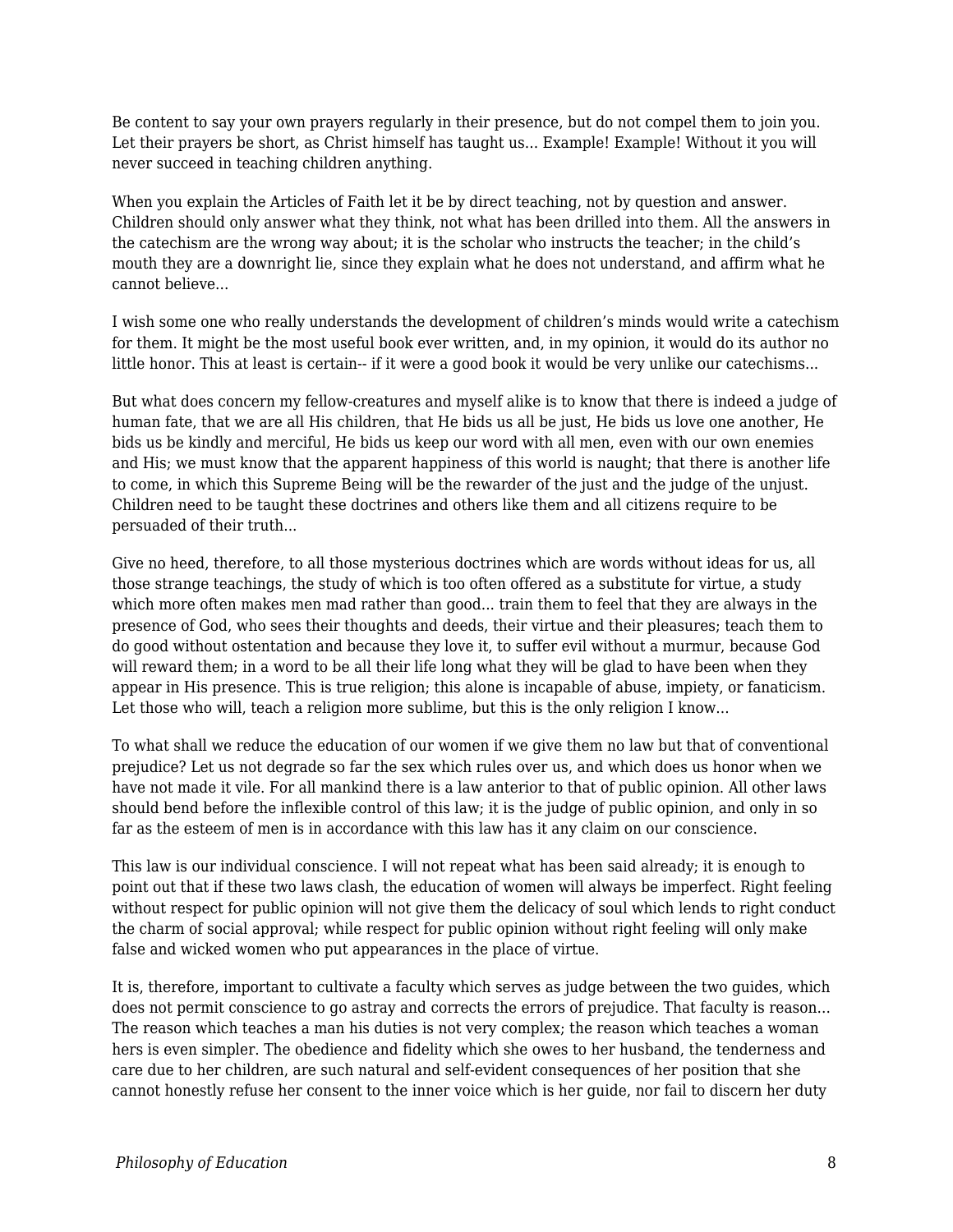in her natural inclination... Since she depends both on her own conscience and on public opinion, she must learn to know and reconcile these two laws, and to put her own conscience first only when the two are opposed to each other. She becomes the judge of her own judges, she decides when she should obey and when she should refuse her obedience...

Self-possession, penetration, delicate observation, this is a woman's science; the skill to make use of it is her chief accomplishment...Consult their eyes, their color, their breathing, their timid manner, their slight resistance, that is the language nature gave them for your answer... Will she tell the shepherd who pursues her among the willows that she only flees that he may follow? If she did, it would be a lie; for she would no longer attract him. The more modest a woman is, the more art she needs, even with her husband. Yes, I maintain that coquetry, kept within bounds, becomes modest and true, and out of it springs a law of right conduct...

We are quick to see our duty if we love it. Honor your position as a woman, and in whatever station of life to which it shall please heaven to call you, you will be well off. The essential thing is to be what nature has made you; women are only too ready to be what men would have them.

The search for abstract and speculative truths, for principles and axioms in science, for all that tends to wide generalization, is beyond a woman's grasp; their studies should be thoroughly practical. It is their business to apply the principles discovered by men, it is their place to make the observations which lead men to discover those principles. A woman's thoughts, beyond the range of her immediate duties, should be directed to the study of men, or the acquirement of that agreeable learning whose sole end is the formation of taste; for the works of genius are beyond her reach, and she has neither the accuracy nor the attention for success in the exact sciences; as for the physical sciences, to decide the relations between living creatures and the laws of nature is the task of that sex which is more active and enterprising, which sees more things, that sex which is possessed of greater strength and is more accustomed to the exercise of that strength. Woman, weak as she is and limited in her range of observation, perceives and judges the forces at her disposal to supplement her weakness, and those forces are the passions of man. Her own mechanism is more powerful than ours; she has many levers which may set the human heart in motion. She must find a way to make us desire what she cannot achieve unaided and what she considers necessary or pleasing; therefore she must have a thorough knowledge of man's mind; not an abstract knowledge of the mind of man in general, but the mind of those men who are about her, either by law or custom. She must learn to divine their feelings from speech and action, look and gesture. By her own speech and action, look and gesture, she must be able to inspire them with the feelings she desires, without seeming to have any such purpose. The men will have a better philosophy of the human heart, but she will read more accurately in the heart of men. Woman should discover, so to speak, an experimental morality, man should reduce it to a system. Woman has more wit, man more genius; woman observes, man reasons; together they provide the clearest light and profoundest knowledge which is possible to the unaided human mind; in a word, the surest knowledge of self and of others of which the human race is capable. In this way art may constantly tend to the perfection of the instrument which nature has given us...

Mothers, let your daughters be your companions. Give them good sense and an honest heart, and then conceal from them nothing that a pure eye may behold. Balls, assemblies, sports, the theater itself; everything which viewed amiss delights imprudent youth may be safely displayed to a healthy mind. The more they know of these noisy pleasures, the sooner they will cease to desire them... before you showed them this deceitful prospect did you prepare them to behold it without emotion? Did you tell them plainly what it was they would see? Did you show it in its true light? Did you arm them against the illusions of vanity? Did you inspire their young hearts with a taste for the true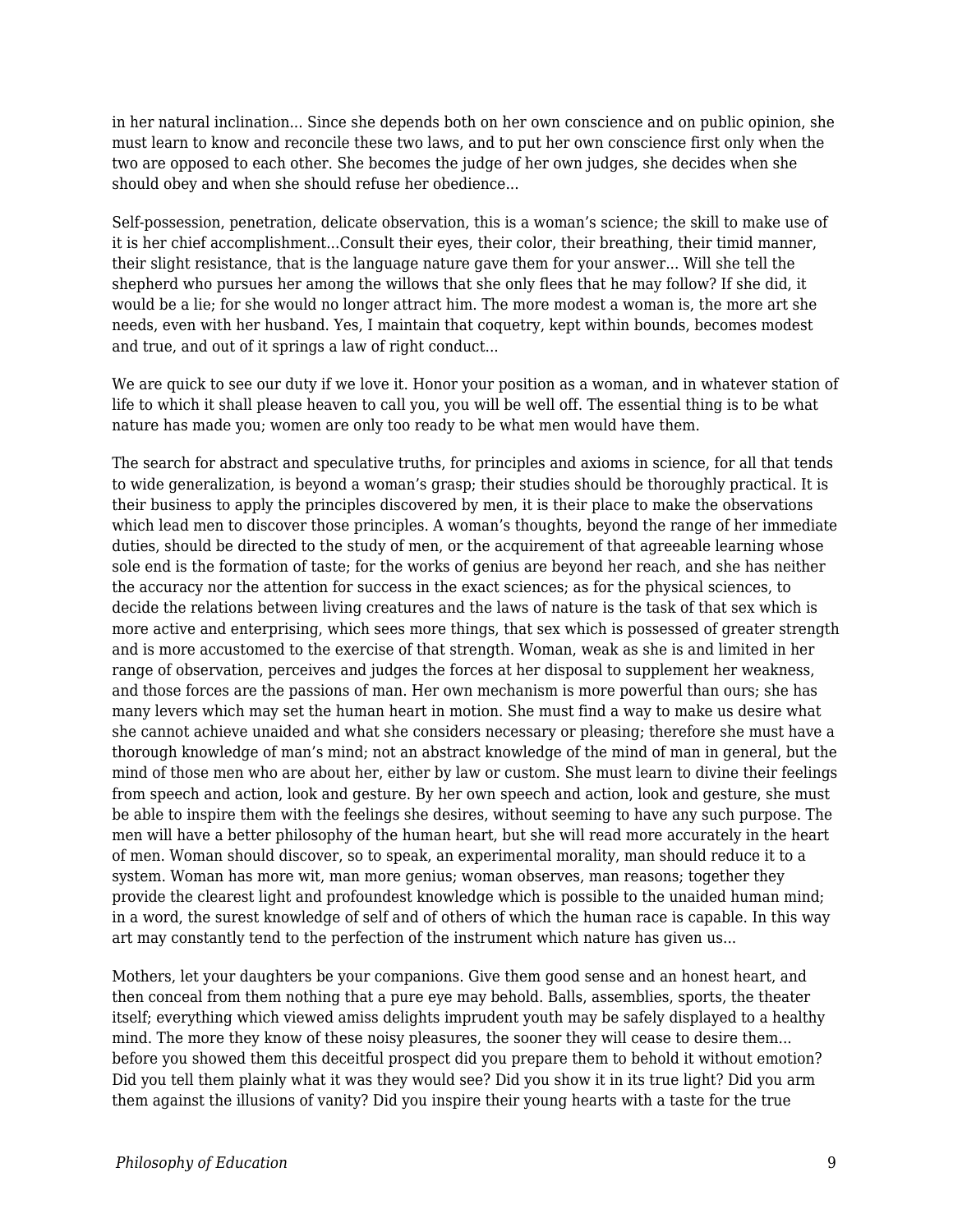pleasures which are not to be met with in this tumult?...Your own example is their teacher. Young people on their entrance into society have no guide but their mother, who is often just as silly as they are themselves, and quite unable to show them things except as she sees them herself. Her example is stronger than reason; it justifies them in their own eyes, and the mother's authority is an unanswerable excuse for the daughter. If I ask a mother to bring her daughter into society, I assume that she will show it in its true light...

The charms of a peaceful family life must be known to be enjoyed; their delights should be tasted in childhood. It is only in our father's home that we learn to love our own, and a woman whose mother did not educate her herself will not be willing to educate her own children. Unfortunately, there is no such thing as home education in our large towns... Girls are compelled to assume an air of propriety so that men may be deceived into marrying them by their appearance. But watch these young people for a moment; under a pretense of coyness they barely conceal the passion which devours them, and already you may read in their eager eyes their desire to imitate their mothers. It is not a husband they want, but the license of a married woman... There is modesty on the brow, but vice in the heart; this sham modesty is one of its outward signs; they affect it that they may be rid of it once for all. Women of Paris and London, forgive me! There may be miracles everywhere, but I am not aware of them...

Young women brought up in the country are soon taught to despise the happy simplicity of their lives, and hasten to Paris to share the corruption of ours. Vices, cloaked under the fair name of accomplishments, are the sole object of their journey; ashamed to find themselves so much behind the noble license of the Parisian ladies, they hasten to become worthy of the name of Parisian... I would not have a sensible mother bring her girl to Paris to show her these sights so harmful to others; but I assert that if she did so, either the girl has been badly brought up, or such sights have little danger for her. With good taste, good sense, and a love of what is right, these things are less attractive than to those who abandon themselves to their charms... Fools make a stir; good women pass unnoticed...

You can do this without preaching endless sermons to your daughters, without crediting them with your harsh morality. The only effect of such teaching is to inspire a dislike for the teacher and the lessons... Is it so hard to win love by love, happiness by an amiable disposition, obedience by worth, and honor by self-respect?... a woman's empire begins with her virtues; her charms are only in the bud, yet she reigns already by the gentleness of her character and the dignity of her modesty... Alas for the age whose women lose their ascendancy, and fail to make men respect their judgment! This is the last stage of degradation...

No doubt a girl brought up to goodness and piety has strong weapons against temptation; but one whose heart, or rather her ears, are merely filled with the jargon of piety, will certainly fall a prey to the first skillful seducer who attacks her...

If you would inspire young people with a love of good conduct avoid saying, "Be good;" make it their interest to be good; make them feel the value of goodness and they will love it. It is not enough to show this effect in the distant future, show it now, in the relations of the present, in the character of their lovers. Describe a good man, a man of worth, teach them to recognize him when they see him, to love him for their own sake; convince them that such a man alone can make them happy as friend, wife, or mistress. Let reason lead the way to virtue; make them feel that the empire of their sex and all the advantages derived from it depend not merely on the right conduct, the morality, of women, but also on that of men; that they have little hold over the vile and base, and that the lover is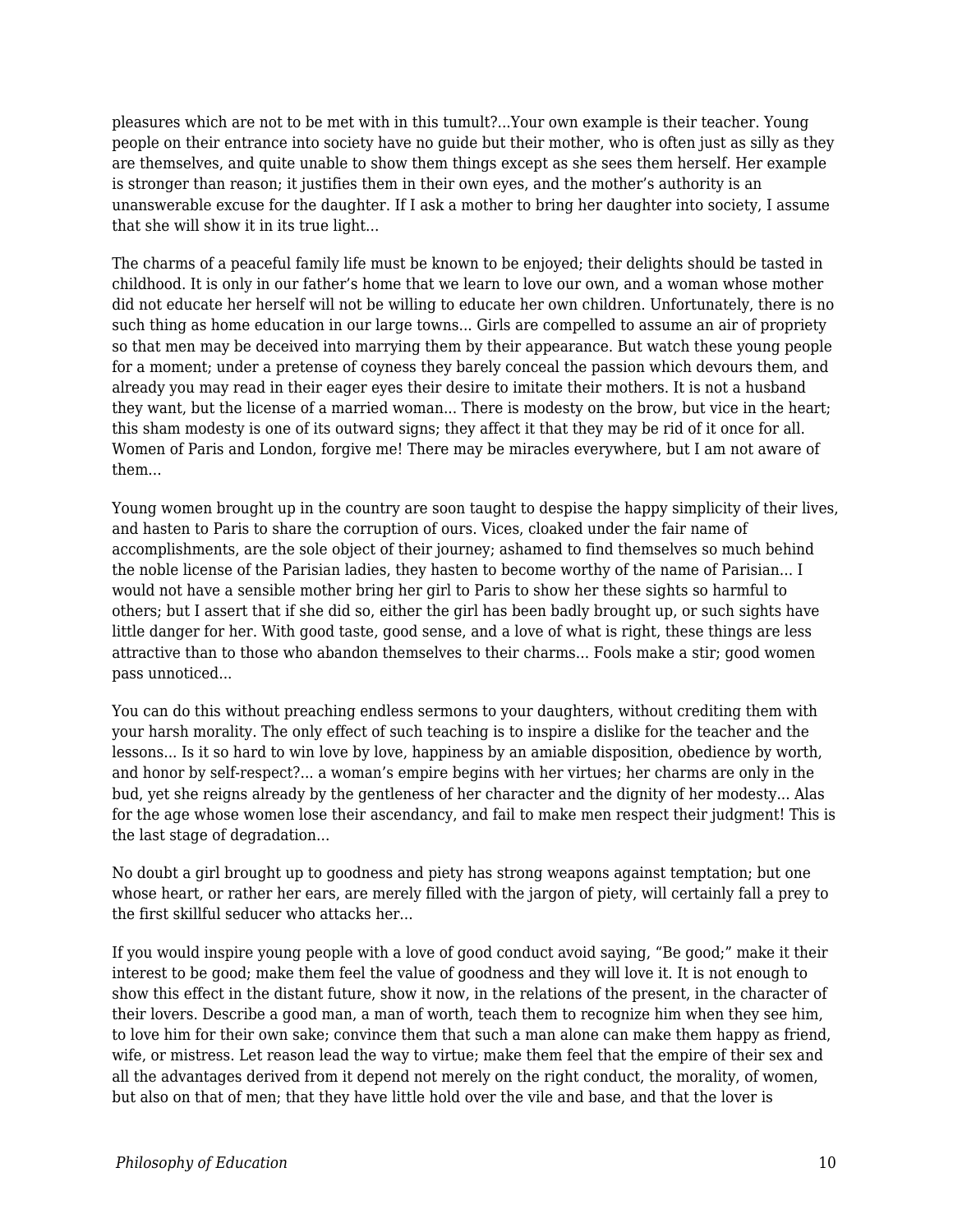incapable of serving his mistress unless he can do homage to virtue...A bold, shameless, intriguing woman, who can only attract her lovers by coquetry and retain them by her favors, wins a servile obedience in common things; in weighty and important matters she has no influence over them. But the woman who is both virtuous, wise, and charming, she who in a word, combines love and esteem, can send them at her bidding to the end of the world, to war, to glory, and to death at her behest. This is a fine kingdom and worth the winning.

This is the spirit in which Sophy has been educated, she has been trained carefully rather than strictly, and her taste has been followed rather than thwarted... I cannot repeat too often that I am not dealing with prodigies. Emile is not prodigy, neither is Sophy. He is a man and she is a woman; this is all they have to boast of. In the present confusion between the sexes it is almost a miracle to belong to one's own sex.

Sophy is well born and she has a good disposition; she is very warm-hearted, and this warmth of heart sometimes makes her imagination run away with her. Her mind is keen rather than accurate, her temper is pleasant but variable, her person pleasing though nothing out of the common, her countenance bespeaks a soul and it speaks true; you may meet her with indifference, but you will not leave her without emotion. Others possess which she lacks; others possess her good qualities in a higher degree, but in no one are these qualities better blended to form a happy disposition. She knows how to make the best of her very faults, and if she were more perfect she would be less pleasing.

Sophy is fond of dress, and she knows how to dress; her mother has no other maid; she has taste enough to dress herself well; but she hates rich clothes; her own are always simple but elegant. She doe not know what colors are fashionable, but she makes no mistake about those that suit her. No girl seems more simply dressed, but no one could take more pains over her toilet; no article is selected at random, and yet there is no trace of artificiality. Her dress is very modest in appearance and very coquettish in reality; she does not display her charms, she conceals them, but in such a way as to enhance them. When you see her you say, "That is a good modest girl," but while you are with her, you cannot take your eyes or your thoughts off her, and one might say that this very simple adornment is only put on to be removed bit by bit by the imagination.

Sophy has natural gifts; she is aware of them, and they have not been neglected; but never having had a chance of much training she is content to use her pretty voice to sing tastefully and truly; her little feet step lightly, easily, and gracefully, she can always make an easy graceful courtesy. She has had no singing master but her father, no dancing mistress but her mother; a neighboring organist has given her a few lessons in playing accompaniments on the spinet, and she has improved herself by practice. At first she only wished to show off her hand on the dark keys; then she discovered that the thin clear tone of the spinet made her voice sound sweeter; little by little she recognized the charms of harmony; as she grew older she at last began to enjoy the charms of expression, to love music for its own sake. But she has taste rather than talent; she cannot read a simple air from notes.

Needlework is what Sophy likes best; and the feminine arts have been taught her most carefully, even those you would not expect such as cutting out and dressmaking. There is nothing she cannot do with her needle, and nothing that she does not take a delight in doing; but lace-making is her favorite occupation, because there is nothing which requires such a pleasing attitude, nothing which calls for such grace and dexterity of finger. She has also studied all the details of housekeeping; she understands cooking and cleaning; she knows the prices of food, and also how to choose it; she can keep accounts accurately, she is her mother's housekeeper. Some day she will be the mother of a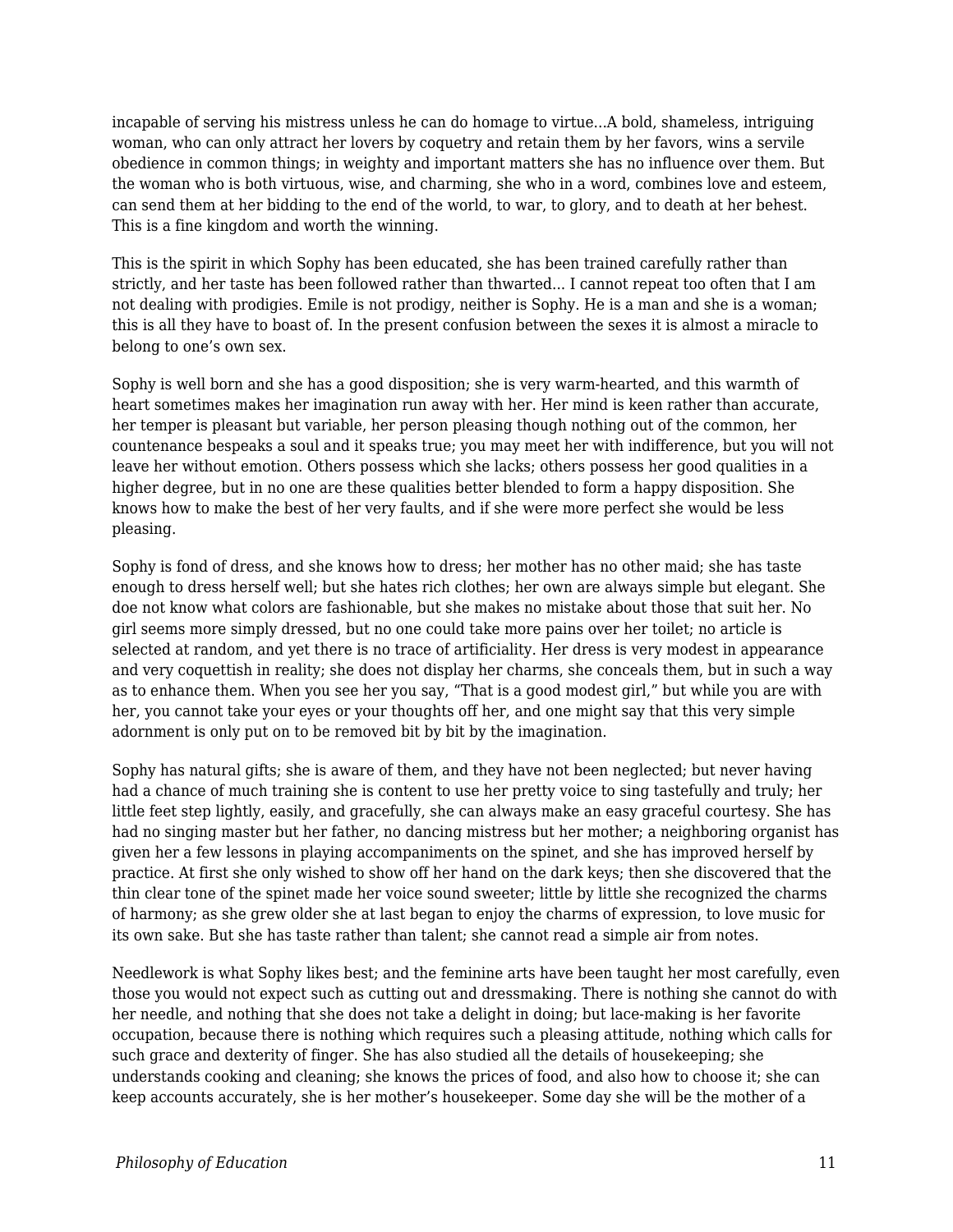family; by managing her father's house she is preparing to manage her own; she can take the place of any of the servants and she is always ready to do so. You cannot give orders unless you can do the work yourself; that is why her mother sets her to do it. Sophy does not think of that; her first duty is to be a good daughter, and that is all she thinks about for the present. Her one idea is to help her mother and relieve her of some of her anxieties. However, she does not like them all equally well. For instance, she likes dainty food, but she does not like cooking; the details of cookery offend her, and things are never clean enough for her. She is extremely sensitive in this respect and carries her sensitiveness to a fault; she would let the whole dinner boil over into the fire rather than soil her cuffs. She has always disliked inspecting the kitchen-garden for the same reason. The soil is dirty, and as soon as she sees the manure heap she fancies there is a disagreeable smell...Yet this has not degenerated into mere affection and softness; there is none of the over refinement of luxury. Nothing but clean water enters her room; she knows no perfumes but the scent of flowers... Sophy is more than clean, she is pure... In all things she likes what is good, and knows how to appreciate it; but she can also put up with what is not so good, or can go without it.

Sophy's mind is pleasing but not brilliant, and thorough but not deep; it is the sort of mind which calls for no remark, as she never seems cleverer or stupider than oneself. When people talk to her they always find what she says attractive, though it may not be highly ornamental according to modern ideas of an educated woman; her mind has been formed not only by reading, but by conversation with her father and mother, by her own reflections, and by her own observations in the little world in which she has lived...

Sophy is too sensitive to be always good humored, but too gentle to let this be really disagreeable to other people; it is only herself who suffers. If you say anything that hurts her she does not sulk, but her heart swells; she tries to run away and cry. In the midst of her tears, at a word from her father or mother she returns at once laughing and playing, secretly wiping her eyes and trying to stifle her sobs.

Yet she has her whims; if her temper is too much indulged it degenerates into rebellion, and then she forgets herself. But giver her time to come round and her way of making you forget her wrong-doing is almost a virtue. If you punish her she is gentle and submissive, and you see that she is more ashamed of the fault than the punishment...

Sophy's religion is reasonable and simple, with few doctrines and fewer observances; or rather as she knows no course of conduct but the right her whole life is devoted to the service of God and to doing good... Sophy loves virtue; this love has come to be her ruling passion; she loves virtue because there is nothing fairer in itself, she loves it because it is a woman's glory and because a virtuous woman is little lower than the angels; she loves virtue as the only road to real happiness, because she sees nothing but poverty, neglect, unhappiness, shame, and disgrace in the life of a bad woman; she loves virtue because it is dear to her revered father and to her tender and worthy mother; they are not content to be happy in their own virtue, they desire hers; and she finds her chief happiness in the hope of making them happy...

Sophy is not so fortunate as to be a charming French woman, cold-hearted and vain, who would rather attract attention than give pleasure, who seeks amusement rather than delight. She suffers from a consuming desire for love; it even disturbs and troubles her heart in the midst of festivities; she has lost her former liveliness, and her taste for merry games; far from being afraid of the tedium of solitude she desires it. her thoughts go out to him who will make solitude sweet to her. She finds strangers tedious, she wants a lover, not a circle of admirers. She would rather give pleasure to one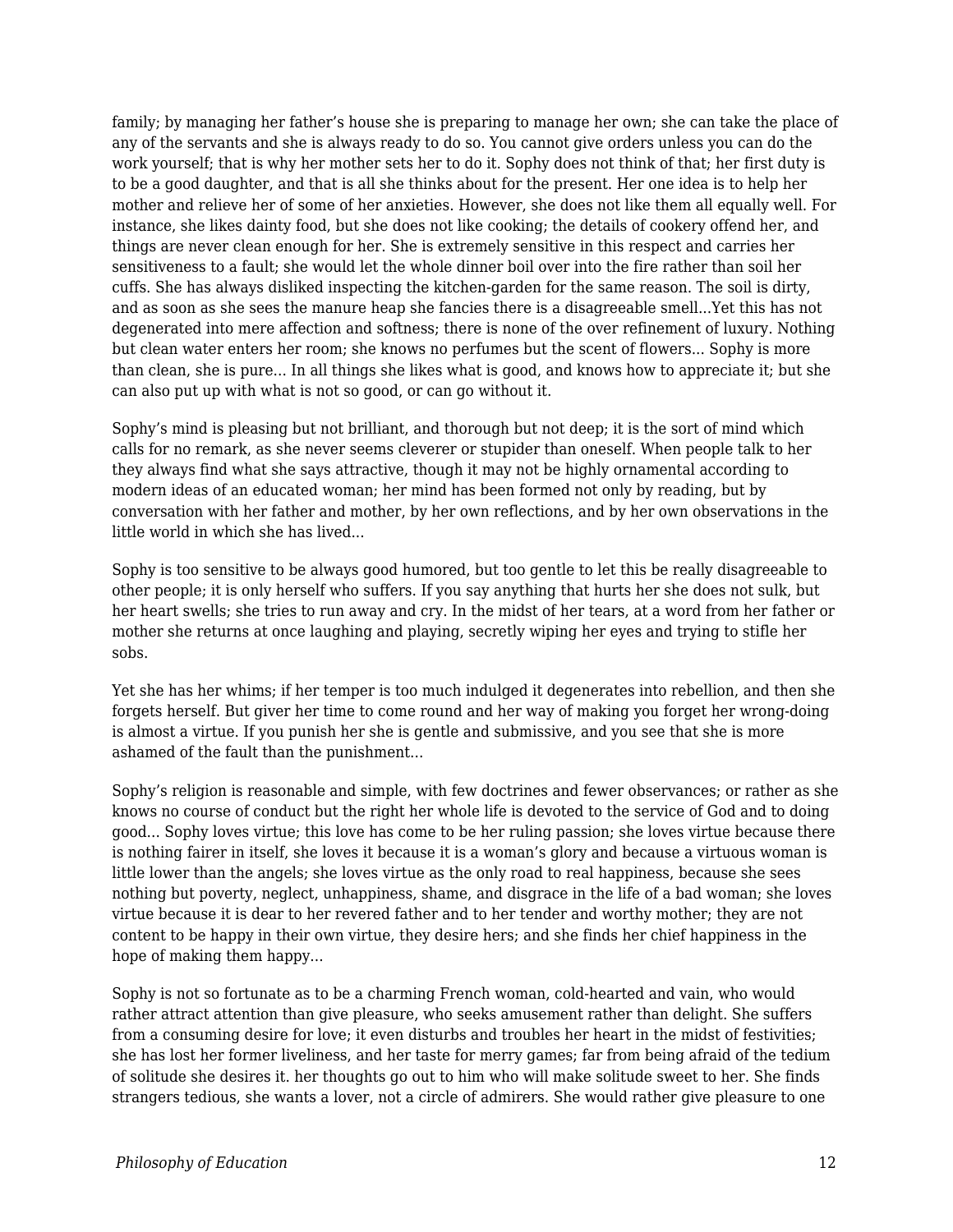good man than be a general favorite, or win that applause of society which lasts but a day and tomorrow is turned to scorn...

She is extremely careful what she says about those who are absent, particularly if they are women... A happy disposition does more for her than much art. She has a certain courtesy of her own, which is not dependent on fashion, and does not change with its changes; it is not a matter of custom, but it arises from a feminine desire to please... She responds to an attention or a customary piece of politeness by a courtesy or a mere "Thank you;" but this phrase in her mouth is quite enough. If you do her a real service, she lets her heart speak and its words are no empty compliment. She has never allowed French manners to make her a slave to appearances... She has an utter contempt for the jargon of gallantry, which she considers an insult to her sex. She feels sure that the man she seeks does not speak that jargon, and she will never permit in another what would be displeasing to her in him whose character is engraved on her heart... Ask you lady-killers if it is easy to continue to babble to such an unsympathetic ear...

With a judgment so mature, and a mind like that of a woman of twenty, Sophy, at fifteen, is no longer treated as a child by her parents... "You are a big girl now, Sophy, you will soon be a woman. We want you to be happy, for our own sakes as well as yours, for our happiness depends on yours. A good girl finds her own happiness in the happiness of a good man, so we must consider your marriage; we must think of it in good time, for marriage makes or mars our whole life, and we cannot have too much time to consider it.

"There is nothing so hard to choose as a good husband, unless it is a good wife. You will be that rare creature, Sophy, you will be the crown of our life and the blessing of our declining years... Perfect happiness is not to be found in this world, but we can, at least, avoid the worst form of unhappiness, that for which ourselves are to blame...

"Your mother had rank, I had wealth; this was all that our parents considered in arranging our marriage. I lost my money, she lost her position; forgotten by her family, what good did it do her to be a lady born? In the midst of our misfortunes, the union of our hearts has outweighed them all; the similarity of our tastes led ut to choose this retreat; we live happily in our poverty, we are all in all to each other... the conventional motives which brought about our marriage no longer exist, our happiness consists in that natural suitability which was held of no account..."

"My child, you are good and sensible, upright and pious, you have the accomplishments of a good woman and your are not altogether without charms; but you are poor; you have the gifts most worthy of esteem, but no those which are most esteemed. Do not seek what is beyond your reach, and let your ambition be controlled, not by your ideas or ours, but by the opinion of others... Believe me, Sophy, do not seek those good things we indeed thank heaven for having taken from us; we did not know what happiness was till we lost our money..."

"You will be sought in marriage, it may be by those who are unworthy of you. If they showed themselves in their true colors, you would rate them at their real value; all their outward show would not long deceive you; but though your judgment is good and you know what merit is when you see it, you are inexperienced and you do not know how people can conceal their real selves. A skillful knave might study your tastes in order to seduce you, and make a pretense of those virtues which he does not possess. You would be ruined, Sophy, before you knew what you were doing... My child, I trust you to Sophy's own reason; I do not trust you to the fancies of your own heart. Judge for yourself so long as your heart is untouched, but when you love, betake yourself to your mother's care..."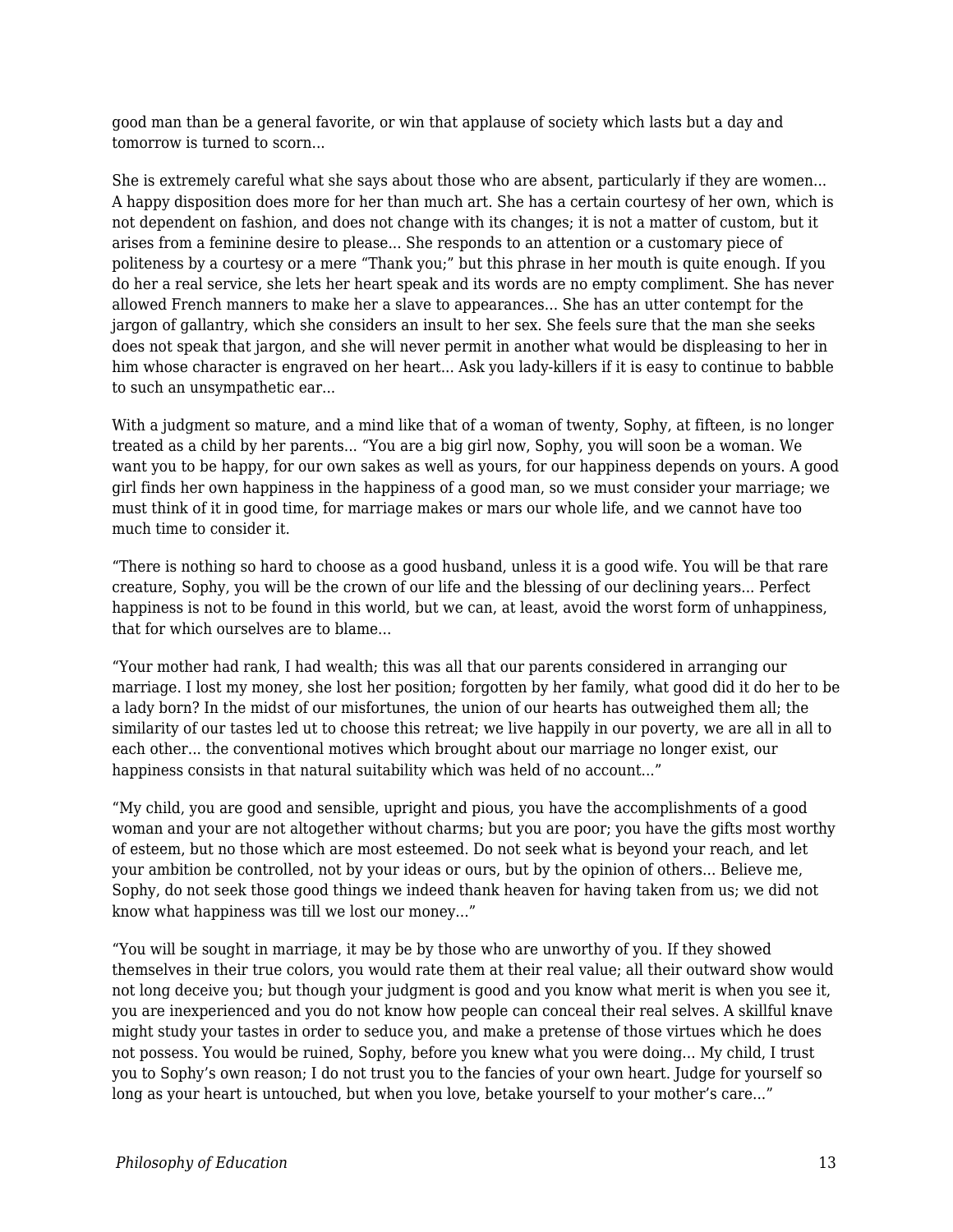"The husband suitable for you should be chosen by you not us. But it is for us to judge whether he is really suitable, or whether, without knowing it, you are only following your own wishes. Birth, wealth, position, conventional opinions will count for nothing with us. Choose a good man whose person and character suit you; whatever he may be in other respects, we will accept him as our son-in-law. he will be rich enough if he has bodily strength, a good character, and family affection. His position will be good enough if it is ennobled by virtue. If everybody blames us, we do not care. We do not seek the approbation of men, but your happiness..."

What was said will remain engraved upon her heart as long as she lives, and that if any human resolution may be trusted, we may rely on her determination to deserve her parent's esteem... She would rather a virgin martyr than distress her parents by marrying a worthless man and exposing herself to the unhappiness of an ill-assorted marriage... After the conversation related above, her father and mother thought that suitable husbands would not be likely to offer themselves in the hamlet where they lived; so they decided to send her to spend the winter in town, under the care of an aunt who was privately acquainted with the object of the journey...

In response to her parents' wishes her aunt introduced her to her friends, took her into company, both private and public, showed her society, or rather showed her in society, for Sophy paid little heed to its bustle. Yet it was plain that she did not shrink from young men of pleasing appearance and modest seemly behavior... Sophy did not find what she sought, and she felt sure she never would, so she got tired of the town. She loved her parents dearly and nothing made up for their absence, nothing could make her forget them; she went home long before the time fixed for the end of her visit.

Scarcely had she resumed her home duties when they perceived that her temper had changed though her conduct was unaltered, she was forgetful, impatient, sad, and dreamy; she wept in secret. At first they thought she was in love and was ashamed to own it; they spoke to her, but she repudiated the idea. She protested she had seen no one who could touch her heart, and Sophy always spoke the truth...

If it were only a question of the partner of her youth, her choice would soon be made; but a master for life is not so easily chosen; and since the two cannot be separated, people must often wait and sacrifice their youth before they find the man with whom they could spend their life. Such was Sophy's case; she wanted a lover, but this lover must be her husband; and to discover a heart such as she required, a lover and husband were equally difficult to find. All these dashing young men were only her equals in age, in everything else they were found lacking; their empty wit, their vanity, their affectations of speech, their ill-regulated conduct, their frivolous imitations alike disgusted her. She sought a man and she found monkeys; she sought a soul and there was none to find.

"How unhappy I am!" said she to her mother; "I am compelled to love and yet I am dissatisfied with every one. My heart rejects every one who appeals to my senses... She can love no other; she can make no one happy but him, and she cannot be happy without him... She would rather die than live to suffer."

Her mother urged her to speak; she hesitated, she yielded, and leaving the room without a word, she presently returned with a book in her hand. "Have pity on your unhappy daughter, there is no remedy for her grief, her tears cannot be dried. You would know the cause: well, here it is," said she, flinging the book on the table. Her mother took the book and opened it; it was The Adventures of Telemachus...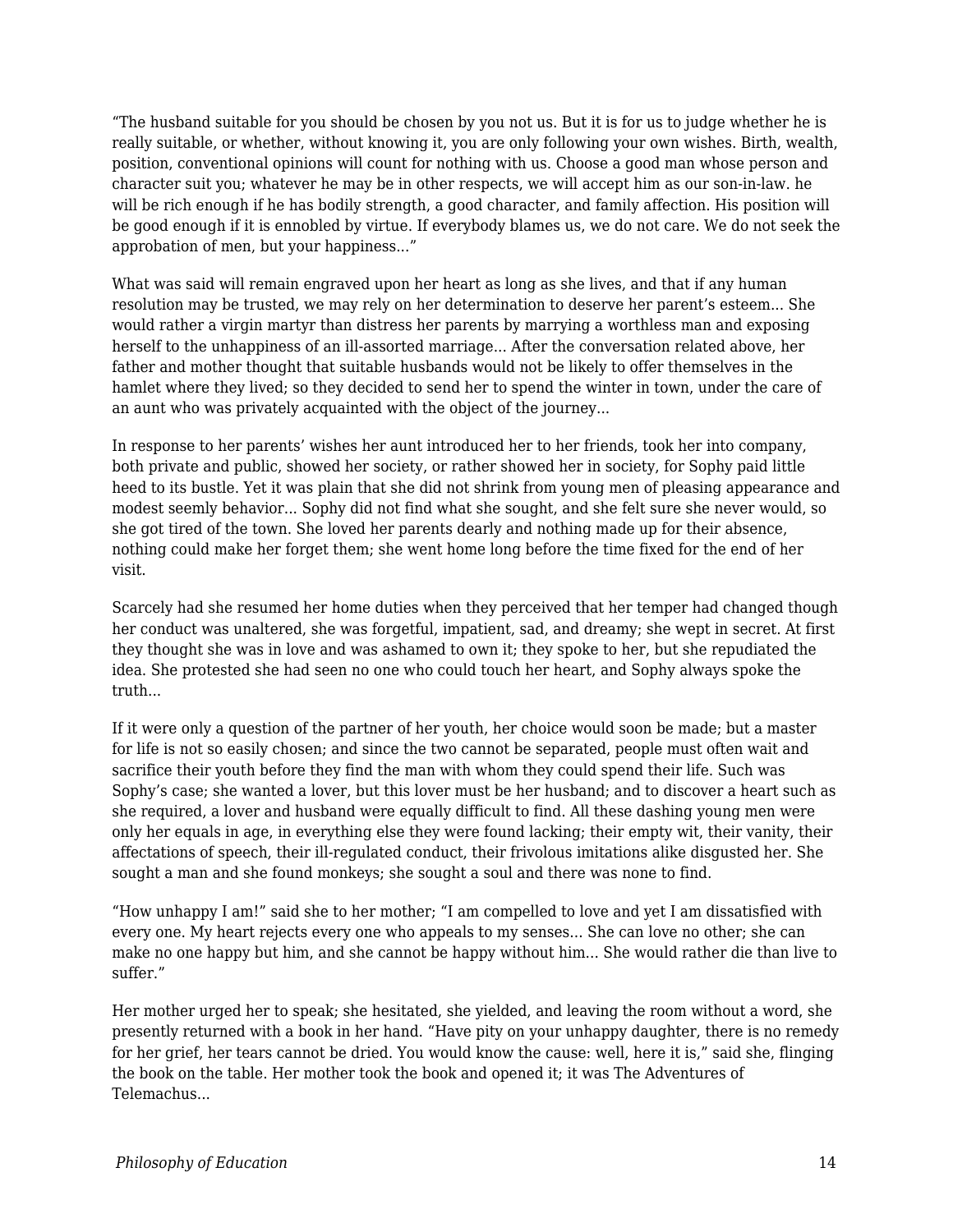Sophy was in love with Telemachus, and loved him with a passion which nothing could cure. When her father and mother became aware of her infatuation, they laughed at it and tried to cure her by reasoning with her. They were mistaken, reason was not altogether on their side; Sophy had her own reason and knew how to use it... "Give me," said she, "a man who holds the same opinions as I do, or one who will be willing to learn them from me, and I will marry him; but until then, why do you scold me? Pity me; I am miserable, but not mad. Is the heart controlled by the will?... Is it my fault if I love what has no existence? I am no visionary; I desire no prince, I seek no Telemachus, I know he is only an imaginary person; I seek some one like him. And why should there be no such person, since there is such a person as I, I who feel that my heart is like his? No, let us not wrong humanity so greatly, let us not think that an amiable and virtuous man is a figment of the imagination. He exists, he lives, perhaps he is seeking me; he is seeking a soul which is capable of love for him. But who is he, where is he? I know not; he is not among those I have seen; and no doubt I shall never see him. Oh! Mother, why did you make virtue too attractive? If I can love nothing less, you are more to blame than I..."

Let us give Emile his Sophy; let us restore this sweet girl to life and provide her with a less vivid imagination and a happier fate... Sophy has only a good disposition and an ordinary heart; her education is responsible for everything in which she excels other women... We can only make a match by introducing them to each other to see if they suit each other in every respect, or at least we can let them make that choice which gives the most promise of mutual suitability.

The difficulty is this: while social life develops character it differentiates classes, and these two classifications do not correspond, so that the greater the social distinctions, the greater the difficulty of finding the corresponding character... Neither master nor slave belongs to a family, but only to a class... Consult nature. Do not join together those who are only alike in one given condition, those who will not suit one another if that condition is changed; but those who are adapted to one another in every situation, in every country, and in every rank in which they may be placed... I maintain indeed that every possible misfortune may overtake husband and wife if they mingle their tears, than if they possessed all the riches of the world, poisoned by divided hearts...

Do not suppose, however, that I have delayed to find a wife or Emile till I sent him in search of her. This search is only a pretext for acquainting him with women, so that he may perceive the value of a suitable wife. Sophy was discovered long since; Emile may even have seen her already, but he will not recognize her till the time is come... It makes a considerable difference as to the suitability of a marriage whether a man marries above or beneath him... When he marries into a lower rank, a man does not lower himself, he raises his wife; if, on the other hand, he marries above his position, he lowers his wife and does not raise himself...

I expect that many of my readers will remember that I think women have a natural gift for managing men, and will accuse me of contradicting myself; yet they are mistaken. There is a vast difference between claiming the right to command, and managing him who commands. Woman's reign in the home as a minister reigns in the state, by contriving to be ordered to do what she wants. In this sense, I grant you, that the best managed homes are those where the wife has most power. But when she despises the voice of her head, when she desires to usurp his rights and take the command upon herself, this inversion of the proper order of things leads only to misery, scandal, and dishonor...

In both sexes alike I am only aware of two really distinct classes, those who think and those who do not; and this difference is almost entirely one of education. A man who thinks should not ally himself with a woman who does not think, for he loses the chief delight of social life if he has a wife who cannot share his thoughts. People who spend their whole life in working for a living have no ideas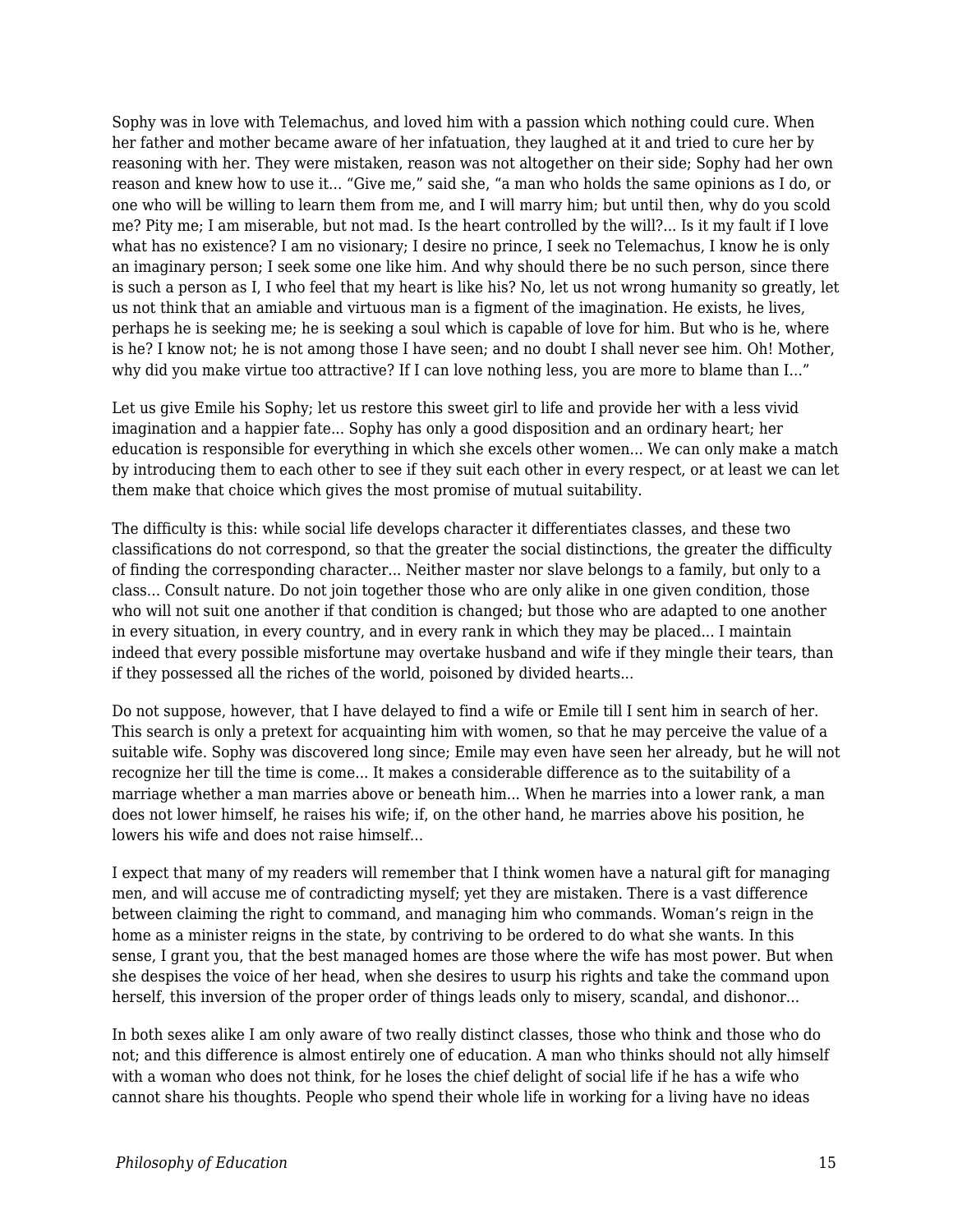beyond their work and their own interests, and their mind seems to reside in their arms... Conscience is the most enlightened philosopher...

Moreover, if a woman is quite unaccustomed to think, how can she bring up her children? How will she know what is good for them? How can she incline them to virtues of which she is ignorant, to merit of which she has no conception? She can only flatter or threaten, she can only make them insolent or timid; she will make them performing monkeys or noisy little rascals; she will never make them intelligent or pleasing children.

Therefore it is not fitting that a man of education should choose a wife who has none, or take her from a class where she cannot be expected to have any education. But I would a thousand times rather have a homely girl, simply brought up, than a learned lady... From the lofty height of her genius she scorns every womanly duty, and she is always trying to make a man of herself... These highly talented women only get a hold over fools...

Looks must next be considered; they are the first thing that strikes us and they ought to be the last, still they should not count for nothing. I think that great beauty is rather to be shunned than sought after in marriage. Possession soon exhausts our appreciation of beauty; in six weeks' time we think no more about it, but its dangers endure as long as life itself. Unless a beautiful woman is an angel, her husband is the most miserable of men; and even if she were an angel he would still be the center of a hostile crowd and she could not prevent it. If extreme ugliness were not repulsive I should prefer it to extreme beauty; for before very long the husband would cease to notice either, but beauty would still have its disadvantages and ugliness its advantages. But ugliness which is actually repulsive is the worst misfortune; repulsion increases rather than diminishes, and it turns to hatred. Such a union is a hell upon earth; better death than such a marriage... Charm is less perishable than beauty; it is a living thing, which constantly renews itself, and after thirty years of married life, the charms of a good woman delight her husband even as they did on the wedding day.

Such are the considerations which decided my choice of Sophy. Brought up, like Emile, by Nature, she is better suited to him than any other; she will be his true mate. She is his equal in birth and character, his inferior in fortune. She makes no great impression at first sight, but day by day reveals fresh charms. Her chief influence only takes effect gradually, it is only discovered in friendly intercourse; and her husband will feel it more than any one. Her education is neither showy nor neglected; she has taste without deep study, talent without art, judgment without learning. Her mind knows little, but it is trained to learn; it is well-tilled soil ready for the sower... She will not be her husband's teacher but his scholar; far from seeking to control his tastes, she will share them. She will suit him far better than a blue-stocking and he will have the pleasure of teaching her everything. It is time they made acquaintance; let us try to plan a meeting.

When we left Paris we were sorrowful and wrapped in thought. This Babel is not our home. Emile casts a scornful glance towards the great city, saying angrily, "What a time we have wasted; the bride of my heart is not there. My friend, you know it, but you think nothing of my time, and you pay no heed to my sufferings." With steady look and firm voice I reply, "Emile, do you mean what you say?" At once he flings his arms round my neck and clasps me to his breast without speaking. That is his answer when he knows he is in the wrong.

And now we are wandering through the country like true knights-errant; yet we are not seeking adventures when we leave Paris; we are escaping from them... Men say life is short, and I see them doing their best to shorten it. As they do not know how to spend their time they lament the swiftness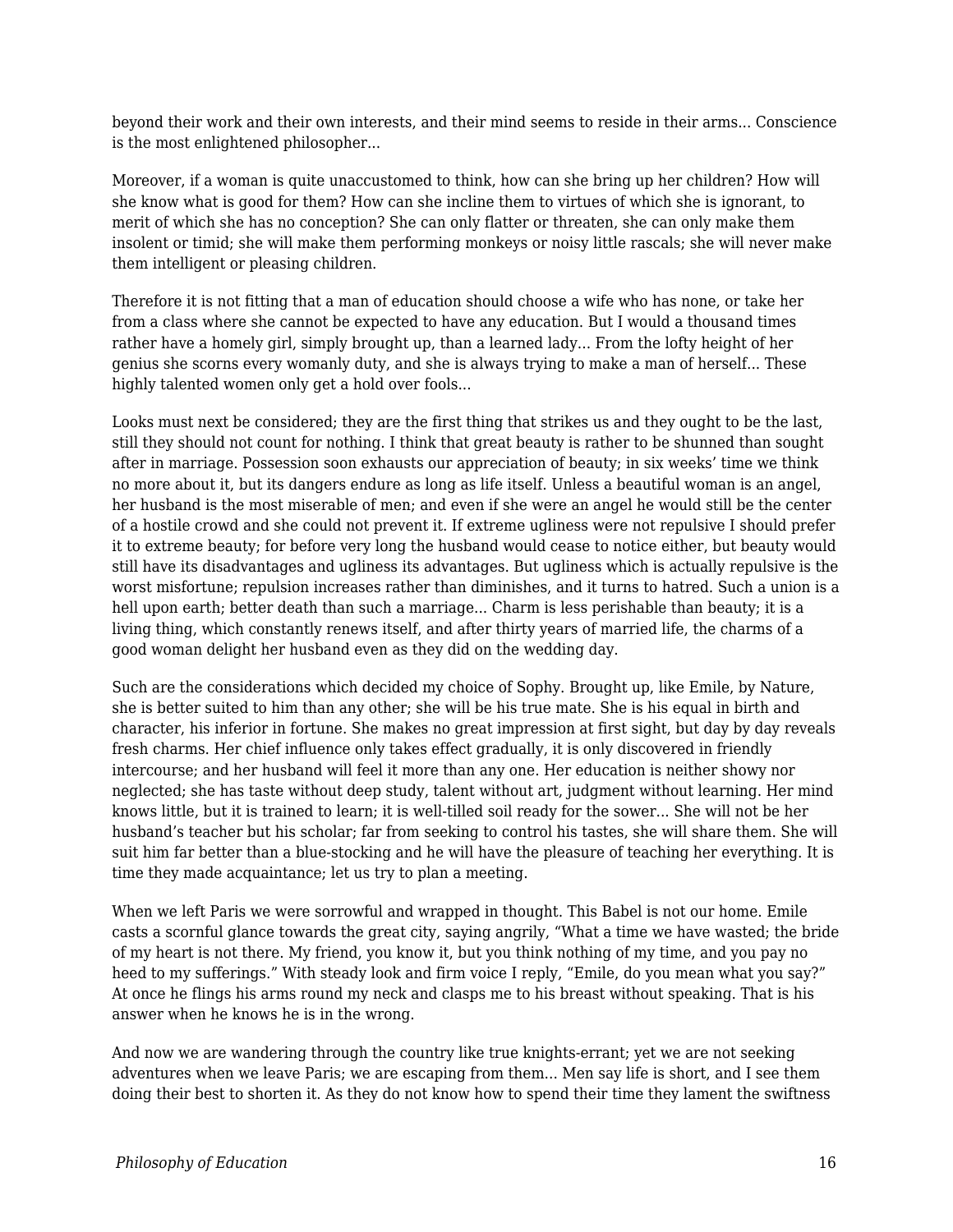of its flight, and I perceive that for them it goes only too slowly... A man spends his whole life rushing from Paris to Versailles, from Versailles to Paris, from town to country, from country to town, from one district of the town to another; but he would not know what to do with his time if he had not discovered this way of wasting it, by leaving his business on purpose to find something to do in coming back to it; he thinks he is saving the time he speeds, which would otherwise be unoccupied; or maybe he rushes for the sake of rushing...

So we do not travel like couriers but like explorers. We do not merely consider the beginning and the end, but the space between. The journey itself is a delight... I can only think of one way of traveling pleasanter than traveling on horseback, and that is to travel on foot. Your town-bred scientists study natural history in cabinets; they have small specimens; they know their names but nothing of their nature. Emile's museum is richer than that of kings; it is the whole world...

We came across a peasant who took us to his cottage; we enjoyed his poor dinner with a hearty appetite. When he saw how hungry and tired we were he said, "If the Lord had led you to the other side of the hill you would have had a better welcome, you would have found a good resting place, such good, kindly people! They could not wish to do more for you than I, but they are richer, though folks say they used to be much better off. Still they are not reduced to poverty, and the whole country-side is the better for what they have."

When Emile heard of these good people his heart warmed to them. "My friend," said he, looking at me, "let us visit this house, whose owners are a blessing to the district; I shall be very glad to see them; perhaps they will be pleased to see us too; I am sure we shall be welcome; we shall just suit each other."

Our host told us how to find our way to the house and we set off, but lost our way in the woods. We were caught in a heavy rainstorm, which delayed us further. At last we found the right path and in the evening we reached the house, which had been described to us. It was the only house among the cottage of the little hamlet, and though plain it had an air of dignity. We went up to the door and asked for hospitality...

The room we were shown into was very small, but clean and comfortable; a fire was lighted, and we found line, clothes, and everything we needed. "Why," said Emile, in astonishment, "one would think they were expecting us. The peasant was quite right; how kind and attentive, how considerate, and for strangers too!... You need not be surprised; where strangers are scarce, they are welcome; nothing makes people more hospitable than the fact that calls upon their hospitality are rare; when guests are frequent there is an end to hospitality...

Having dried ourselves and changed our clothes, we rejoined the master of the house, who introduced us to his wife; she received us not merely with courtesy but with kindness. Her glance rested on Emile. A mother, in her position, rarely receives a young man into her house without some anxiety or some curiosity at least.

Supper was hurried forward on our account.. When we went into the dining-room there were five places laid; we took our seats and the fifth chair remained empty. Presently a young girl entered, made a deep courtesy, and modestly took her place without a word. Emile was busy with his supper or considering how to reply to what was said to him; he bowed to her and continued talking and eating... "Sire," said the master of the house to Emile, "you seem to be a pleasant well-behaved young gentleman, and that reminds me that your tutor and you arrived wet and weary like Telemachus and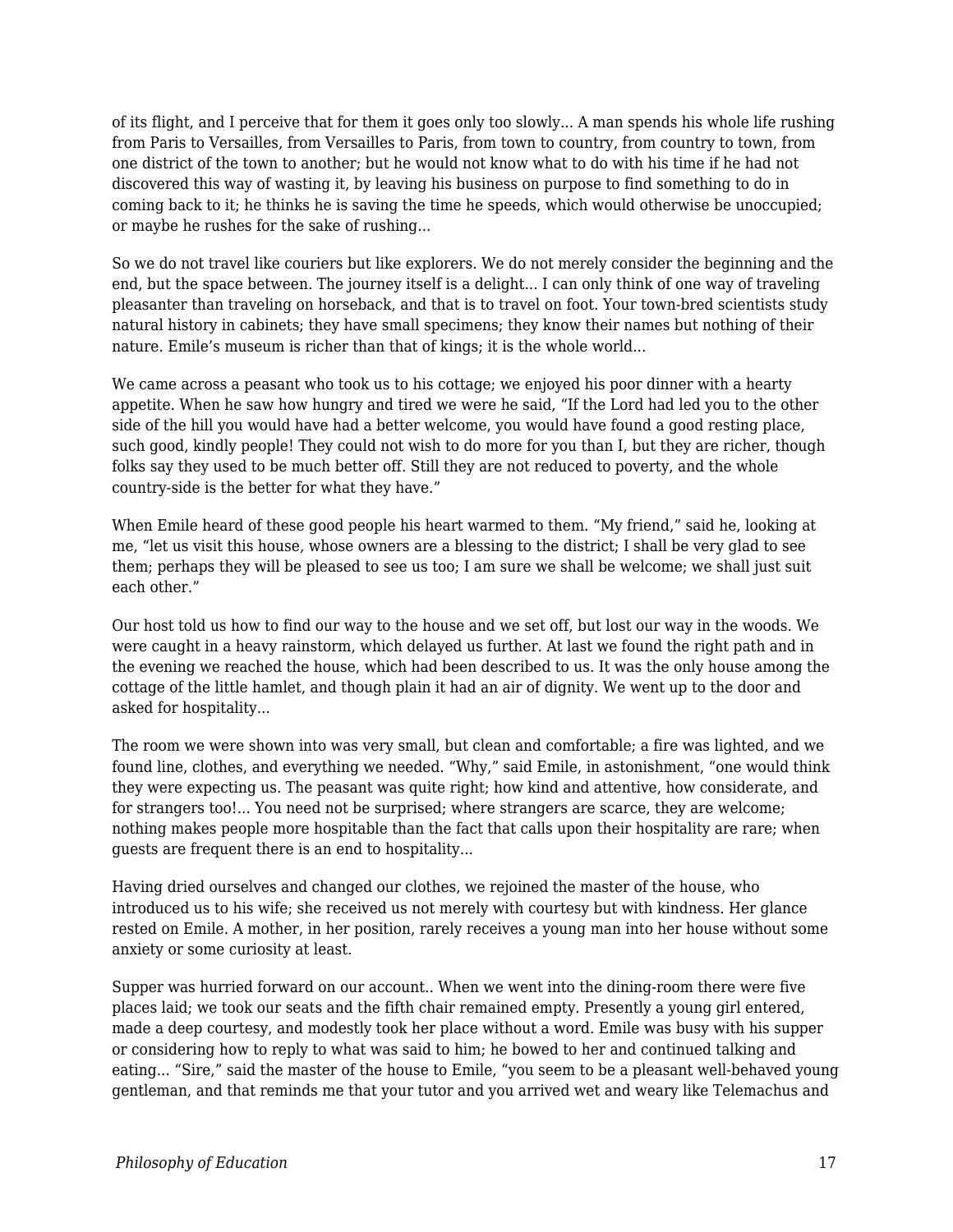Mentor in the island of Calypso." "Indeed," said Emile, "we have found the hospitality of Calypso

." His Mentor added, "And the charms of Eucharis." But Emile knew the Odyssey and he had not read Telemachus, so he knew nothing of Eucharis. As for the young girl, I saw she blushed up to her eyebrows, fixed her eyes on her plate, and hardly dared to breathe. Her mother, noticing her confusion, made a sign to her father to turn the conversation. When he talked of his lonely life, he unconsciously began to relate the circumstances which brought him into it;p his misfortunes, his wife's fidelity, the consolations they found in their marriage, their quiet, peaceful life in their retirement, and all this without a word of the young girl; it is a pleasing and a touching story, which cannot fail to interest. Emile, interested and sympathetic, leaves off eating and listens... The young girl, seeing him weep, is ready to mingle her tears with his...

Her mother, who has been watching her ever since she sat down to supper, sees her distress, and to relieve it she sends her on some errand. The daughter returns directly, but so little recovered that her distress, and to relieve it she sends her on some errand. The daughter returns directly, but so little recovered that her distress is apparent to all. Her mother says gently, "Sophy, control yourself; will you never cease to weep for the misfortunes of your parents? Why should you, who are their chief comfort, be more sensitive than they are themselves?"

At the name of Sophy you would have seen Emile give a start. His attention is arrested by this dear name, and he awakes all at once and looks eagerly at one who dares to bear it. Sophy! Are you the Sophy whom my heart is seeking? Is it you that I love? He looks at her; he watches her with a sort of fear and self-distrust. The face is not quite what he pictured; he cannot tell whether he likes it more or less. He studies every feature, he watches every movement, every gesture; he has a hundred fleeting interpretations for them all; he would give half his life if she would but speak...

There is no one in the world less able to conceal his feelings than Emile. How should he conceal them, in the midst of the greatest disturbance he has ever experienced, and under the eyes of four spectators who are all watching him, while she who seems to heed him least is really most occupied with him. His uneasiness does not escape the keen eyes of Sophy; his own eyes tell her that she is its cause; she sees that this uneasiness is not yet love; what matter? He is thinking of her, and that is enough; she will be very unlucky if he things of her with impunity.

Mothers, like daughters, have eyes; and they have experience too. Sophy's mother smiles at the success of our schemes. She reads the hearts of the young people; she sees that the time has come to secure the heart of this new Telemachus; she makes her daughter speak. Her daughter, with her native sweetness, replies in a timid tone which makes all the more impression. At the first sound of her voice, Emile surrenders; it is Sophy herself; there can be no doubt about it. If it were not so, it would be too late to deny it.

The charms of this maiden enchantress rush like torrents through his heart, and he begins to drain the draughts of poison with which he is intoxicated. He says nothing; questions pass unheeded; he sees only Sophy, he hears only Sophy; if she says a word, he opens his mouth; if her eyes are cast down, so are his; if he sees her sigh, he sighs too; it is Sophy's heart which seems to speak in his. What a change have these few moments wrought in her heart! It is no longer her turn to tremble, it is Emile's. Farewell liberty, simplicity, frankness. Confused, embarrassed, fearful, he dare not look about him for fear he should see that we are watching him. Ashamed that we should read his secret, he would fain become invisible to every one, that he might feed in secret on the sight of Sophy. Sophy, on the other hand, regains her confidence at the sight of Emile's fear; she sees her triumph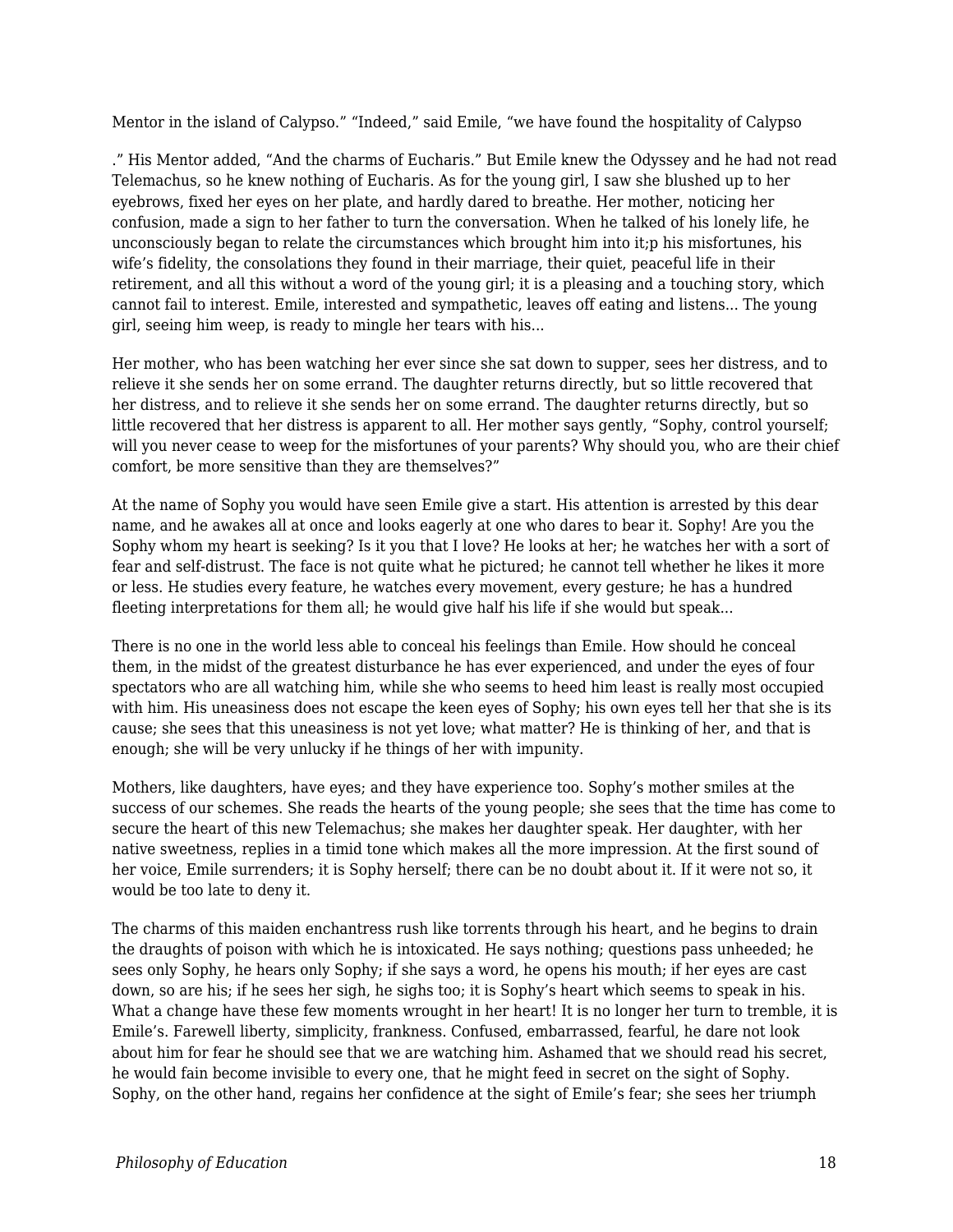and rejoices in it. "No'l mostra gia, ben che in suo cor ne rida." (Tasso, Jerus, Del., c. iv. v. 33) Her expression remains unchanged; but in spite of her modest look and downcast eyes, her tender heart is throbbing with joy, and it tells her that she has found Telemachus...

Works on education are crammed with wordy and unnecessary accounts of the imaginary duties of children; but there is not a word about the most important and most difficult part of their education, the crisis which forms the bridge between the child and the man... If my book is a romance, the fault lies with those who deprave mankind...

This is no time for teaching, and what I say will receive scant attention. It only serves to stimulate Emile to further interest in Sophy, through his desire to find reasons for his fancy. The unexpected coincidence in the name, the meeting which, so far as he knows, was quite accidental, my very caution itself, only serve as fuel to the fire. He is so convinced already of Sophy's excellence, that he feels sure he can make me fond of her.

Next morning I have no doubt Emile will make himself as smart as his old traveling suit permits... I expected to find Sophy rather more carefully dressed too; but I was mistaken... Sophy is dressed, if possible, more simply than last night, though as usual her frock is exquisitely clean. The only sign of coquetry is her self-consciousness. She knows that an elaborate toilet is a sign of love, but she does not know that a careless toilet is another of its signs; it shows a desire to be liked not merely for one's clothes but for oneself...

We may take it for granted that while Emile and I were talking last night, Sophy and her mother were not silent; a confession was made and instructions given. The morning's meeting is not unprepared. Twelve hours ago our young people had never met; they have never said a word to each other; but it is clear that there is already an understanding between them. Their greeting is formal, confused, timid; they say nothing, their downcast eyes seem to avoid each other, but that is in itself a sign that they understand... When we depart we ask leave to come again to return the borrowed clothes in person. Emile's words are addressed to the father and mother, but his eyes seek Sophy's, and his looks are more eloquent than his words. Sophy says nothing by word or gesture; she seems deaf and blind, but she blushes, and that blush is an answer even plainer than that of her parents.

We receive permission to come again, though we are not invited to stay. This is only fitting; you offer shelter to benighted travelers, but a lover does not sleep in the house of his mistress... Is he not aware that the least breath of scandal with regard to a young girl is an indelible stain, which not even marriage with him who has caused the scandal can efface? What man of feeling would ruin the women he loves?... We must therefore seek a lodging at a distance, but not too far. We look about us, we make inquiries; we find that there is a town at least two leagues away...

My course is drawing to a close; the end is in view. All the chief difficulties are vanquished, the chief obstacles overcome; the hardest thing left to do is to refrain from spoiling my work by undue haste to complete it...

Consider my Emile over twenty years of age, well formed, well developed in mind and body, strong, healthy, active, skillful, robust, full of sense, reason, kindness, humanity, possessed of good morals and good taste, loving what is beautiful, doing what is good, free from the sway of fierce passions, but subject to the law of wisdom, and easily guided by the voice of a friend; gifted with so many useful and pleasant accomplishments, caring little for wealth, able to earn a living with his own hands, and not afraid of want, whatever may come. Behold him in the intoxication of a growing passion; his heart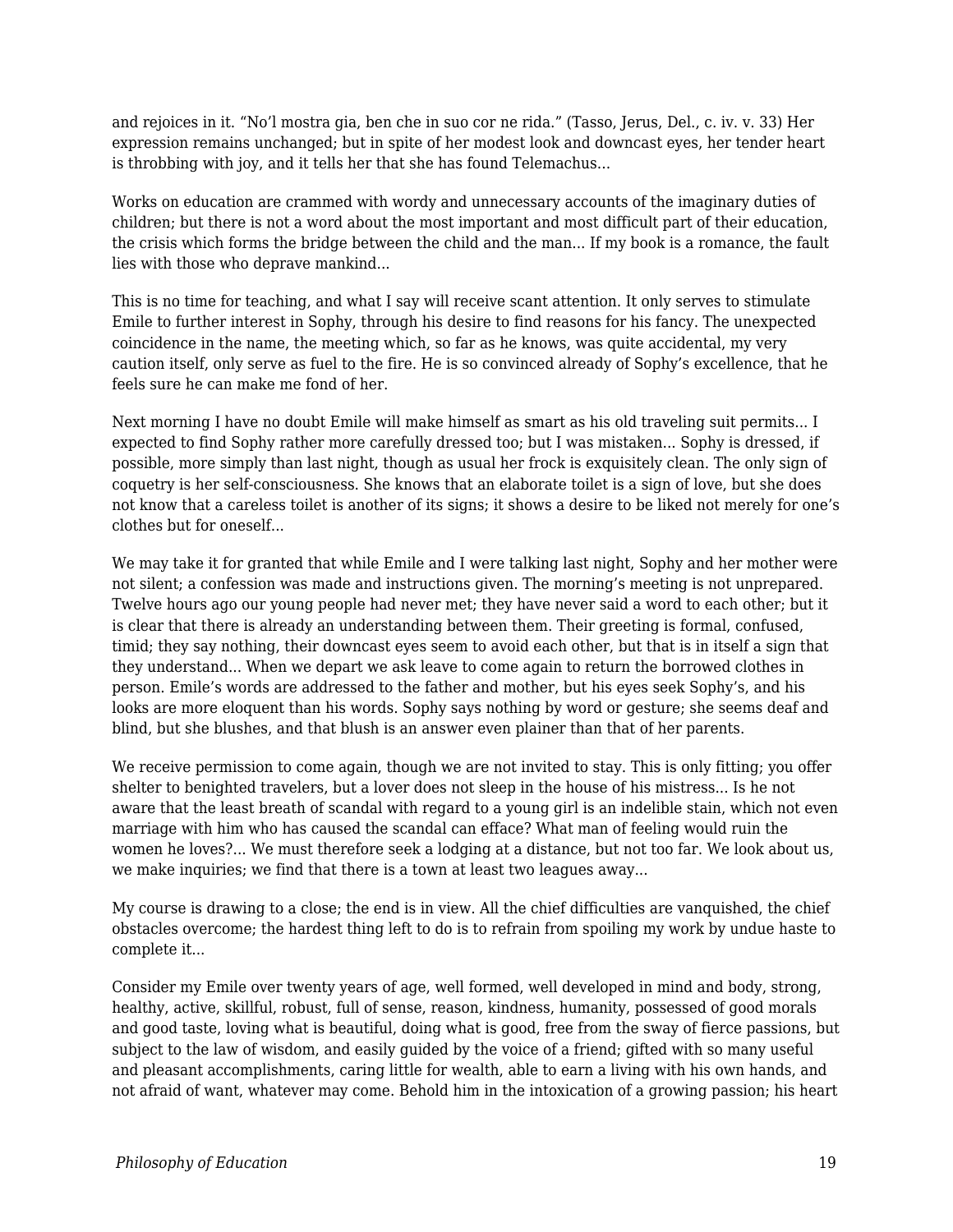opens to the first beams of love; its pleasant fancies reveal to him a whole world of new delights and enjoyments; he loves a sweet woman, whose character is even more delightful than her person; he hopes, he expects the reward which he deserves...

He is as happy as man can be. Shall I choose this time to cut short so sweet a period? Shall I disturb such pure enjoyment? The happiness he enjoys is my life's reward... That supreme joy is a hundredfold greater in anticipation than in possession; its savor is greater while we wait for it than when it is ours. O worthy Emile! Love and be loved! Prolong your enjoyment before it is yours; rejoice in your love and in your innocence, find your paradise upon earth, while you await your heaven...

Emile has not forgotten that we have something to return. As soon as the things are ready, we take horse and set off at a great pace, for on this occasion he is anxious to get there... We are there at last! Our reception is much simpler and more friendly than on the previous occasion; we are already old acquaintances. Emile and Sophy bow shyly and say nothing; what can they say in our presence? What they wish to say requires no spectators. We walk I the garden; a well-kept kitchen garden takes the place of flower beds, the park is an orchard full of fine tall fruit trees of every kind, divided by pretty streams and borders full of flowers...

We continue our walk, the young people at first keeping close beside us; but they find it hard to adapt themselves to our slower pace, and presently they are a little in front of us, they are walking side by side, they begin to talk, and before long they are a good way ahead. Sophy seems to be listening quietly, Emile is talking and gesticulating vigorously; they seem to find their conversation interesting. When we turn homewards a full hour later, we call them to us and they return slowly enough now, and we can see they are making good use of their time. Their conversation ceases suddenly before they come within earshot, and they hurry up to us. Emile meets us with a frank affectionate expression; his eyes are sparkling with joy; yet he looks anxiously at Sophy's mother to see how she takes it. Sophy is not nearly so much at her ease... She runs up to her mother, somewhat out of breath, and makes some trivial remark, as if to pretend she had been with her for some time.

From the happy expression of these dear children we see that this conversation has taken a load off their hearts... Emile ventures to say a few words to her, she ventures to reply, but she always looks at her mother before she dares to answer. The most remarkable change is in her attitude towards me. She shows me the greatest respect, she watches me with interest, she takes pains to please me; I see that I am honored with her esteem, and that she is not indifferent to mine...

Our visit is repeated. There are frequent conversations between the young people. Emile is madly in love and thinks that his happiness is within his grasp. Yet he does not succeed in winning any formal avowal from Sophy; she listens to what he says and answers nothing. Emile knows how modest she is, and is not surprised at her reticence; he feels sure that she likes him; he knows that parents decide whom their daughters shall marry; he supposes that Sophy is awaiting her parents' commands... He is immensely surprised to hear that Sophy is her own mistress, that his happiness depends on her alone. He begins to be puzzled by her conduct. He is less self-confident, he takes alarm, he sees that he has not made so much progress as he expected, and then it is that his love appeals to her I the tenderest and most moving language...

She has not forgotten her parents teaching. She is poor; Emile is rich; so much she knows. He must win her esteem; his deserts must be great indeed to remove this inequality. But how should he perceive these obstacles? Is Emile aware that he is rich? ... The good he does comes from his heart, not his purse...Her glance is enough to disarm and terrify him; he is more submissive than he used to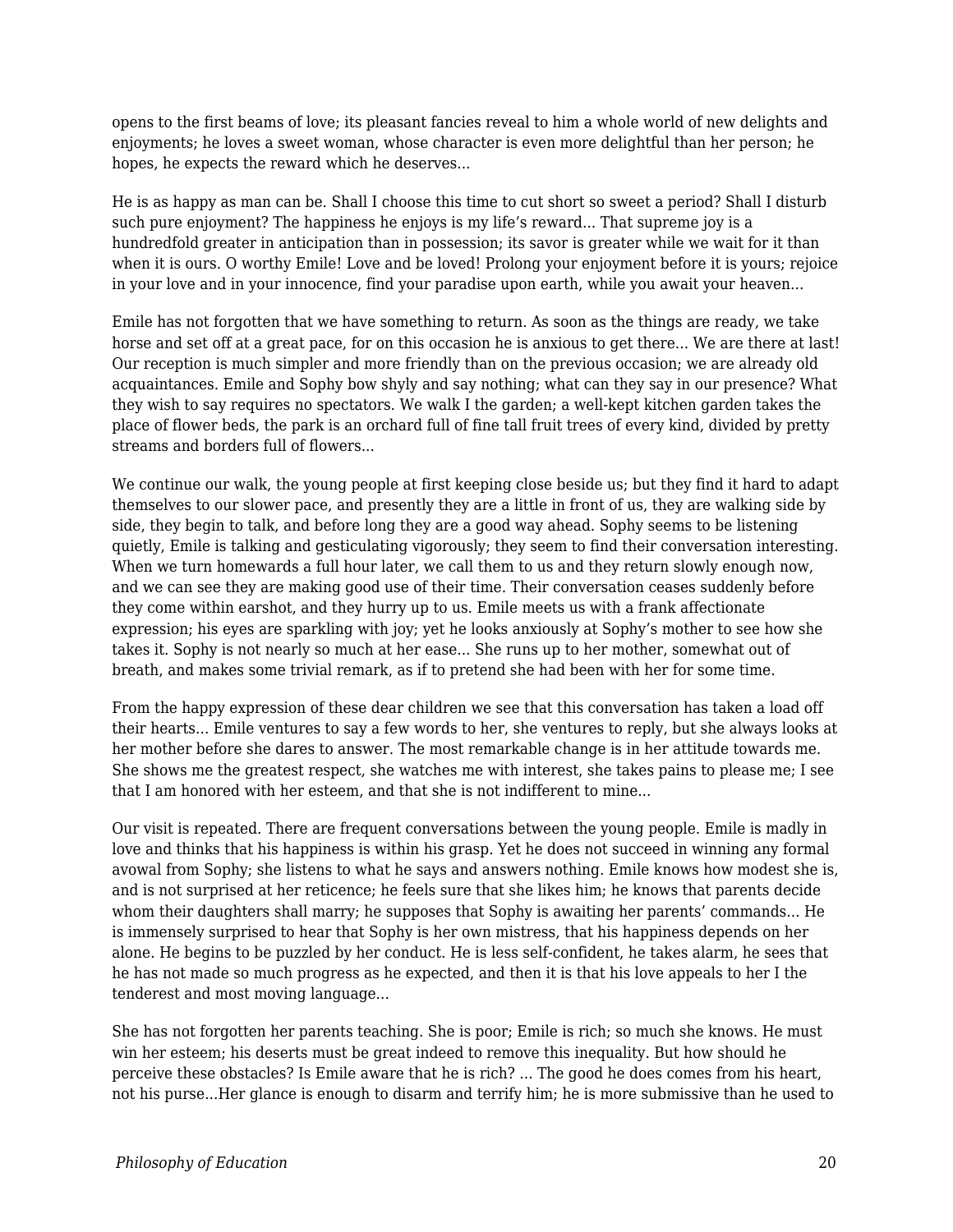be... She takes an interest in me, that I am sure; far from avoiding me she is pleased to see me; when I come she shows signs of pleasure, when I go she shows regret; she receives my attention kindly, my services seem to give her pleasure, she condescends to give me her advice and even her commands...

I speak to Sophy, and have no difficulty in getting her to confide her secret to me, a secret which was known to me already. It is not so easy to get permission to tell Emile; but at last she gives leave and I tell him what is the matter. He cannot get over his surprise at this explanation... He is so wild with delight that he wants to be off at once to tear up his title deeds and renounce his money...

"Do you really think she is afraid of wealth, and that she is opposed to great possessions in themselves? No, dear Emile, there are more serious and substantial grounds for her opinion, in the effect produced by wealth on its possessor. She knows that those who are possessed of fortune's gifts are apt to place them first. The rich always put wealth before merit... What must you do, Emile, to calm her fears? Let her get to know you better; that is not done in a day. Show her the treasures of your heart, to counterbalance the wealth which is unfortunately yours. Time and constancy will overcome her resistance; let your great and noble feelings make her forget your wealth. Love her, serve her, serve her worthy parents..."

At length Sophy is persuaded, though with some difficulty, to assume the authority of a betrothed, to decide what he shall do, to command instead of to ask, to accept instead of to thank, to control the frequency and the hours of the visits, to forbid him to come till such a day or to stay beyond such an hour... But whatever her commands, they are obeyed without question, and often when at her bidding he is about to leave her, he glances at me his eyes full of delight, as if to say, "You see she has taken possession of me..."

Sophy is fond of singing, he sings with her; he does more, he teaches her music. She is lively and light of foot, she loves skipping; he dances with her, he perfects and develops her untrained movements into the steps of the dance... A lover may enjoy teaching his betrothed-- he has a right to be her teacher... She cultivates her talents, and her grace gives a charm to all she does...

As the idolater gives what he loves best to the shrine of the object of his worship, so the lover is not content to see perfection in his mistress; he must be ever trying to add to her adornment. She does not need it for his pleasure, it is he who needs the pleasure of giving, it is a fresh homage to be rendered to her, a fresh pleasure in the joy of beholding her. Everything of beauty seems to find its place only as an accessory to the supreme beauty. It is both touching and amusing to see Emile eager to teach Sophy everything he knows, without asking whether she wants to learn it or whether it is suitable for her. He talks about all sorts of things and explains them to her with boyish eagerness; he thinks he has only to speak and she will understand; he looks forward to arguing, and discussing philosophy with her; everything he cannot display before her is so much useless learning; he is quite ashamed of knowing more than she.

So he gives her lessons in philosophy, physics, mathematics, history, and everything else. Sophy is delighted to share his enthusiasm and to try and profit by it... Women are no strangers to the art of thinking, but they should only skim the surface of logic and metaphysics... Sometimes in the course of their walks, the spectacle of the wonders of nature bids them not fear to raise their pure and innocent hearts to nature's God; they are not afraid of His presence, and they pour out their hearts before him... They are perfect in each other's eyes; they love one another, they are perfect in each other's eyes; they love one another, they talk eagerly of all that makes virtue worth having. Their sacrifice to virtue make her all the dearer to them. Their struggles after self-control draw from them tears purer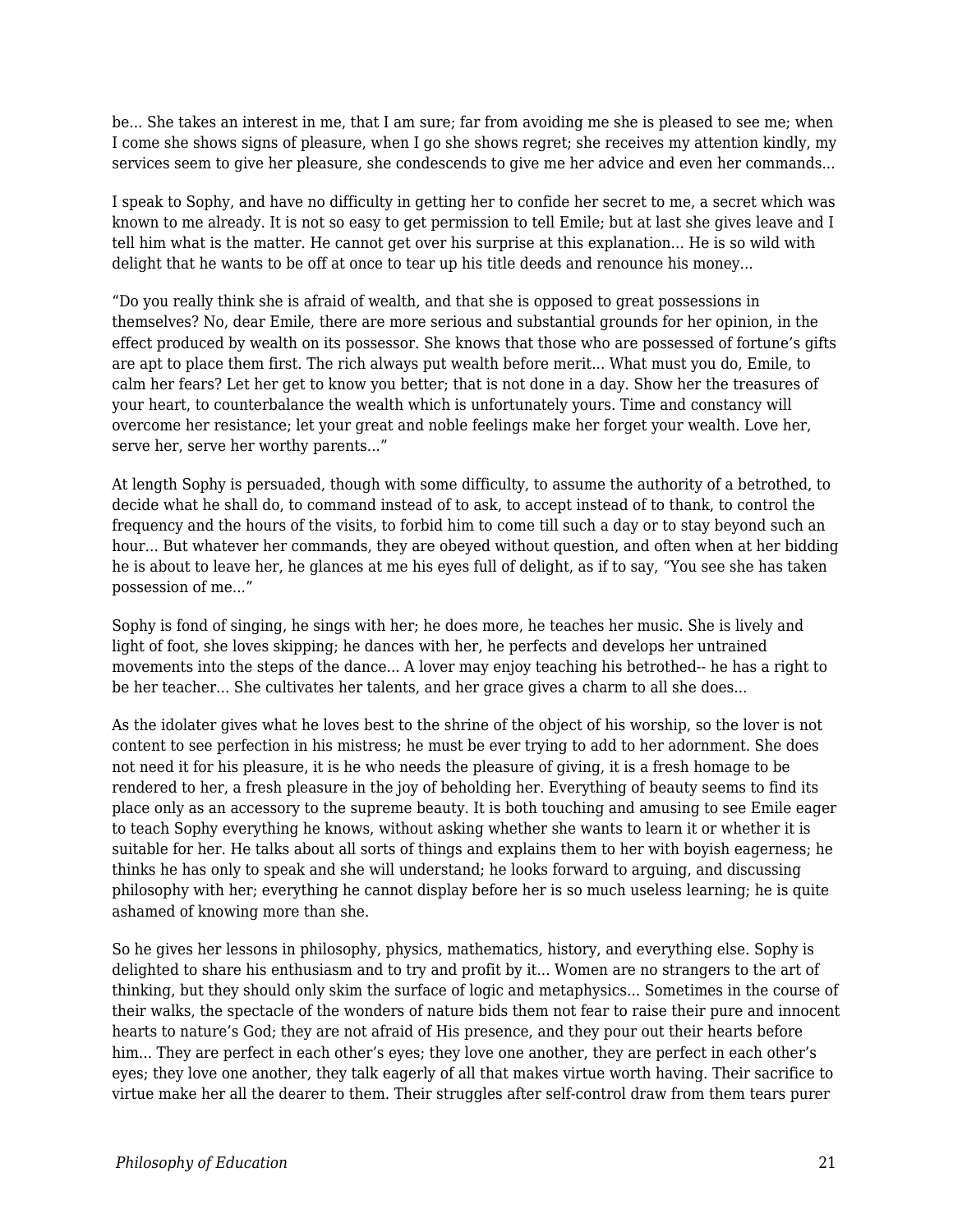than the dew of heaven, and these sweet tears are the joy of life; no human heart has ever experienced a sweeter intoxication. Their very renunciation adds to their happiness, and their sacrifices increase their self-respect...

Emile is in love, but he is not presuming; and you will easily understand that the dignified Sophy is not the sort of girl to allow any kind of familiarity... If she is gracious enough to take his arm when they are out walking, a favor which she will never permit him to claim as a right, it is only occasionally that he dare venture with a sigh to press her hand to his heart... When I consider the folly of worldly maxims, whereby real purity is continually sacrificed to a show of propriety, I understand why speech becomes more refined while the heart becomes more corrupt, and why etiquette is stricter while those who conform to it are most immoral...

Emile, full of love and jealousy, will not be angry, sullen, suspicious, but delicate, sensitive, and timid; he will be more alarmed than vexed; he will think more of securing his lady love than of threatening his rival; he will treat him as an obstacle to be removed if possible from his path, rather than as a rival to be hated; if he hates him, it is not because he presumes to compete with him for Sophy's affection, but because Emile feels that there is a real danger of losing that affection...he understands that the law of preference rests upon merit only, and that honor depends upon success; he will redouble his efforts to make himself acceptable, and he will probably succeed...

Where is that young man so sternly fashioned, who braved all weathers, who devoted his body to the hardest tasks and his soul to the laws of wisdom; untouched by prejudice or passion, a lover of truth, swayed by reason only, unheeding all that was not hers? Living in softness and idleness he now lets himself be ruled by women; their amusements are the business of his life, their wishes are his laws; a young girl is the arbiter of his fate, he cringes and grovels before her; the earnest Emile is the plaything of a child...

Most of the habits you think you have instilled into children and young people are not really habits at all; they have only been acquired under compulsion, and being followed reluctantly they will be cast off at the first opportunity. However long you remain in prison you never get a taste for prison life; so aversion is increased rather than diminished by habit...

Emile loves Sophy; but what were the charms by which he was first attracted? Sensibility, virtue, and love for things pure and honest. When he loves this love in Sophy, will he cease to feel it himself? And what price did she put upon herself? She required all her lover's natural feelings-- esteem of what is really good, frugality, simplicity, generous unselfishness, a scorn of pomp and riches. These virtues were Emile's before love claimed them of him. Is he really changed? He has all the more reason to be himself...

You see that the young man is very far from spending his days with Sophy, and seeing as much of her as he wants. One or two visits a week are all that is permitted, and these visits are often only for the afternoon... He spends much more of his time in longing to see her, or in rejoicing that he has seen her, than he actually spends in her presence... On the days when he does not see Sophy he is not sitting idle at home. He is Emile himself and quite unchanged...his zeal and attention are bestowed on everything that is really useful to everybody; nor does he stop there. He visits the peasants in their homes; inquires into their circumstances, their families, the number of their children, the extent of their holdings, the nature of their produce, their markets, their rights, their burdens, their debts, etc. He gives away very little money, for he knows it is usually ill spent; but he himself directs the use of his money, and makes it helpful to them without distributing it among them. He supplies them with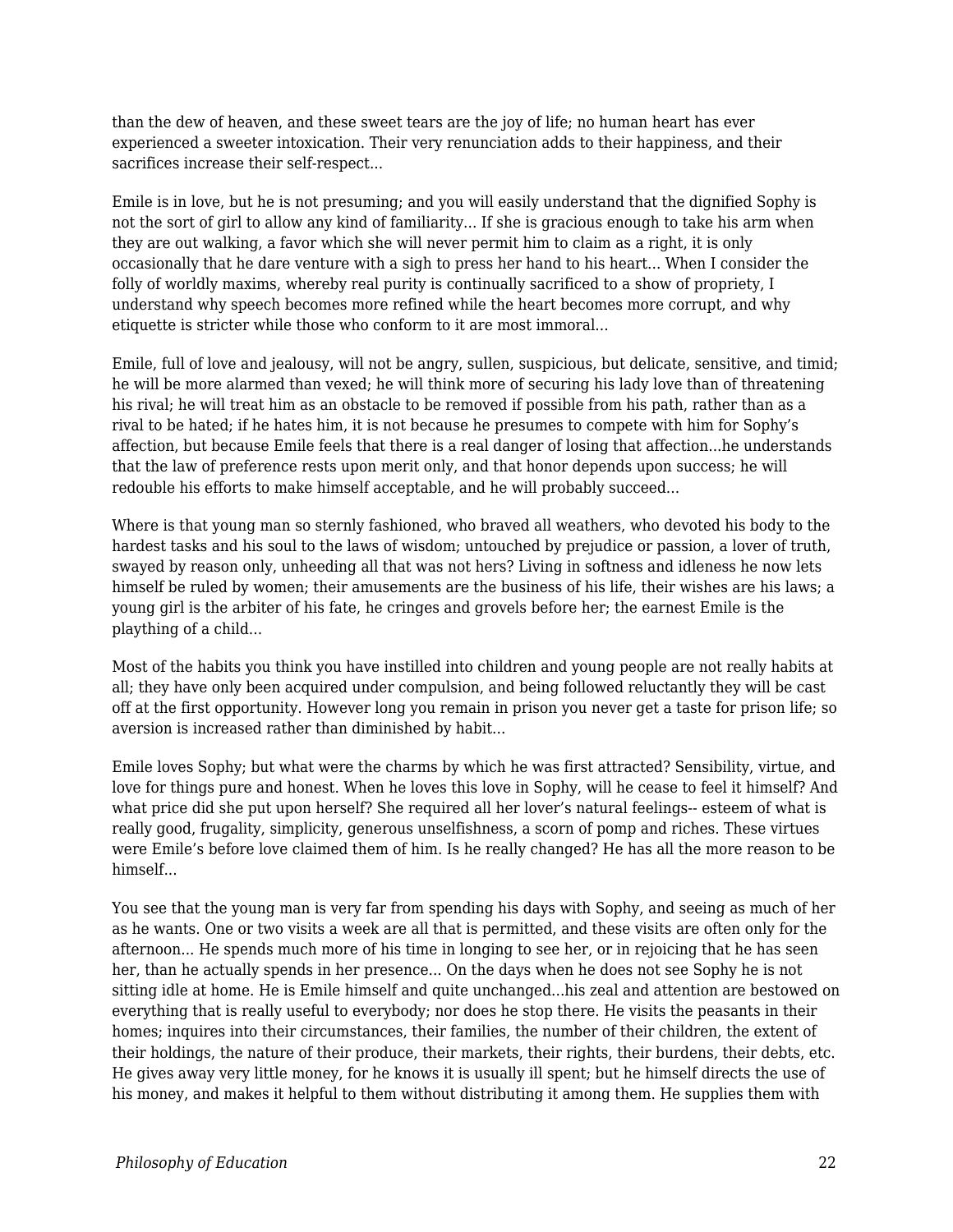laborers, and often pays them for work done by themselves, on tasks for their own benefit...though he is the benefactor of some and the friend of all, he is none the less their equal. In conclusion, he always does as much good by his personal efforts as by his money...

Along with such occupations there is also the trade we learnt. One day a week at least, and every day when the weather is too bad for country pursuits, Emile and I go to work under a master-joiner. We do not work for show, like people above our trade; we work in earnest like regular workmen...

On her arrival, Sophy sees, at the other end of the shop, a young man in his shirt sleeves, with his hair all untidy, so hard at work that he does not see her; she makes a sign to her mother. Emile, a chisel in one hand and a hammer in the other, is just finishing a mortise; then he saws a piece of wood and places it in the vice in order to polish it. The sight of this does not set Sophy laughing; if affects her greatly; it wins her respect...

Yet Sophy's mother questions the master. "Sir, how much do you pay these two men a day?" "I give them each tenpence a day and their food; but if that young fellow wanted he could earn much more, for he is the best workman in the country." "Tenpence a day and their food," said she looking at us tenderly. "That is so, madam," replied the master. At these words she hurries up to Emile, kisses him, and clasps him to her breast with tears; unable to say more she repeats again and again, "My son, my son!"

When they had spent some time chatting with us, but without interrupting our work, "We must be going now," said the mother to her daughter... Then approaching Emile she tapped him playfully on the cheek, saying, "Well, my good workman, won't you come with us?" He replied sadly, "I am at work, ask the master." The master is asked if he can spare us. He replies that he cannot, "I have work on hand," said he, "which is wanted the day after tomorrow... Emile hung his head in silence...and merely said, "You see I am bound to stay..."

On the way home, the mother, somewhat vexed at his conduct, spoke to her daughter..."Why," said she, "was it so difficult to arrange matters with the master without being obliged to stay... "Oh, mamma," replied Sophy, "I trust Emile will never rely so much on money as to use it to break an engagement, to fail to keep his own word, and to make another break his!...he would become accustomed to place wealth before duty, and he would think that any duty might be neglected provided he was ready to pay. That is not Emile's way of thinking... It was for my sake that he stayed; I saw it in his eyes..."

..."Emile, take this hand; it is yours. When you will, you shall be my husband and my master; I will try to be worthy of that honor..." I will not describe our happiness; everybody will feel with us. After dinner Sophy asked if it were too far to go and see the poor invalids. It was her wish and it was a work of mercy... This fastidious girl was not disgusted by the dirt or smells, and she managed to get rid of both without disturbing the sick people. She who had always appeared so modest and sometimes so disdainful, she who would not for all the world have touched a man's bed with her little finger, lifted the sick man and changed his linen without any fuss, and placed him to rest in a more comfortable position. The zeal of charity is of more value than modesty...

They longed for their wedding day; they thought it was close at hand... One morning, I entered Emile's room... "So long as we do not know what to do, wisdom consists in doing nothing. Of all rules there is none so greatly needed by man, and none which he is less able to obey... I kept to the path of nature, until she should show me the path of happiness. And lo! Their paths were the same, and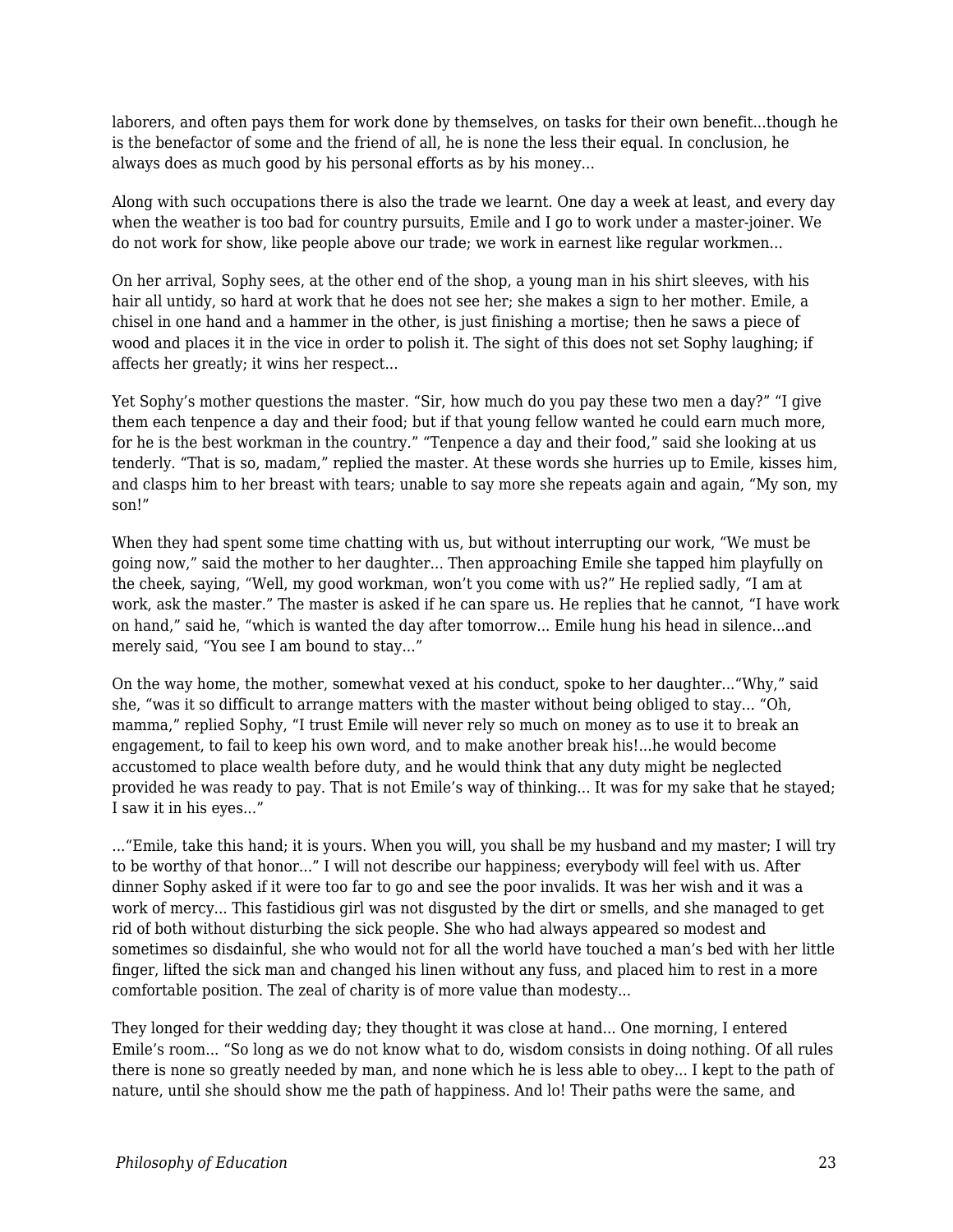without knowing it this was the path I trod."

"Be at once my witness and my judge; I will never refuse to accept your decision. Your early years have not been sacrificed to those that were to follow, you have enjoyed all the good gifts which nature bestowed upon you... You ;have never suffered any evil, except to escape a greater. You have known neither hatred nor servitude. Free and happy... When you reached the age of reason, I secured you from the influence of human prejudice; when your heart awoke I preserved you from the sway of passion... a fresh enemy has spread whom you have not yet learnt to conquer, and from whom I cannot save you. That enemy is yourself... you have learnt to desire and now you are the slave of your desires... what pains may you suffer without sickness, how many deaths may you die and yet live! A lie, an error, a suspicion, may plunge you in despair...

"You know how to suffer and to die; you know how to bear the heavy yoke of necessity in ills of the body, but you have not yet learnt to give a law to the desires of your heart; and the difficulties of life arise rather from our affections than from our needs... Everything upon earth has an end; sooner or later all that we love escapes from our fingers, and we behave as if it would last for ever. What was your terror at the mere suspicion of Sophy's death? Do you suppose she will live for ever? Do not young people of her age die? She must die, my son, and perhaps before you... You possess nothing because of the fear of losing it... How can you sacrifice desire to duty, and resist your heart in order to listen to your reason?... Tell me then what crime will stop a man who has no law but his heart's desires, who knows not how to resist his own passions.

"My son, there is no happiness without courage, nor virtue without a struggle. The word virtue is derived from a word signifying strength... As long as virtue is quite easy to practice, there is little need to know it. This need arises with the awakening of the passions; your time has come... So far you have had only the semblance of liberty, the precarious liberty of the slave who has not received his orders. Now is the time for real freedom; learn to be your own master; control your heart, my Emile, and you will be virtuous.

"There is another apprenticeship before you, an apprenticeship more difficult than the former... Happy lovers! for you the charms of virtue do but add to those of love; and the blessed union to which you are looking forward is less the reward of your goodness than of your affection. But tell me, O truthful man, though this passion is pure, is it any the less your master?... To feel or not to feel a passion is beyond our control, but we can control ourselves. Every sentiment under our own control is lawful; those which control us are criminal...

"Do not expect me to supply you with lengthy precepts of morality, I have only one rule to give you which sums up all the rest. Be a man; restrain your heart within the limits of your manhood. Study and know these limits; however narrow they may be, we are not unhappy within them... wishes without hope cease to torture us... The illusions of pride are the source of our greatest ills; but the contemplation of human suffering keeps the wise humble... Oh, Emile my son! if I were to lose you, what would be left of myself? And yet I must learn to lose you, for who knows when you may be taken from me?...

"Would you live in wisdom and happiness, fix your heart on the beauty that is eternal... learn to lose what may be taken from you; learn to forsake all things at the command of virtue, to set yourself above the chances of life... Then you will be happy in spite of fortune, and good in spite of your passions. You will find a pleasure that cannot be destroyed..."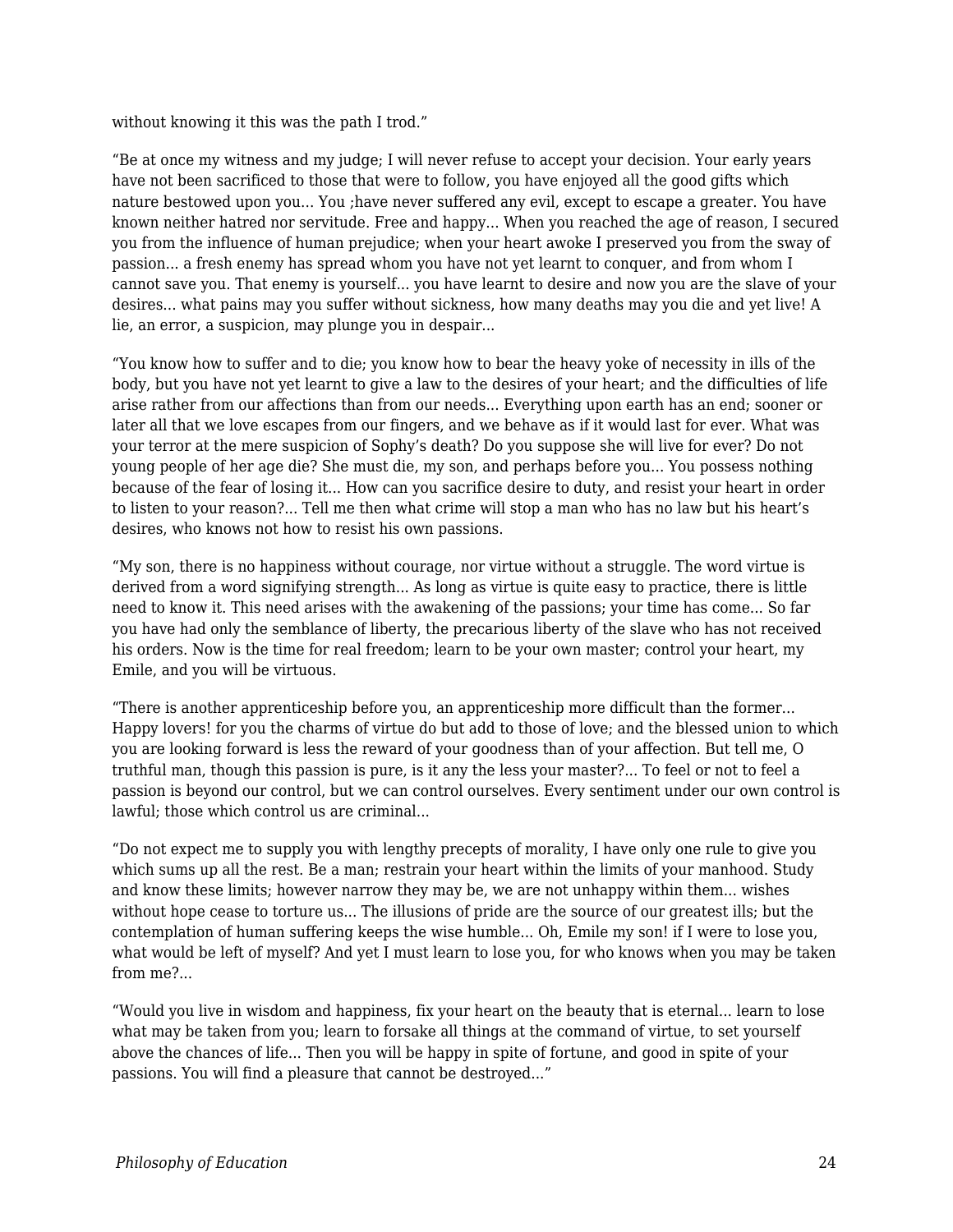Emile heard me with attention not unmixed with anxiety. After such a startling preface he feared some gloomy conclusion... "What must I do?" says he almost trembling, not daring to raise his eyes. "What must you do?" I reply firmly. "You must leave Sophy." "What are you saying?" he exclaimed angrily. "Leave Sophy, leave Sophy, deceive her, become a traitor, a villain, a perjurer!"...

I was prepared for this first outburst; I let it pass unheeded. If I had not the moderation I preach it would not be much use preaching it! Emile knows me too well to believe me capable of demanding any wrong action from him, and he knows that it would be wrong to leave Sophy, in the sense he attaches to the phrase. So he waits for an explanation. Then I resume my speech.

"My dear Emile, do you think any man whatsoever can be happier than you have been for the last months? If you think so, undeceive yourself. Before tasting the pleasures of life you have plumbed the depths of its happiness. There is nothing more than you have already experienced. The joys of sense are soon over; habit invariably destroys them. You have tasted greater joys through hope than you will ever enjoy in reality... If that state could have lasted for ever, you would have found perfect happiness...

"You wish to marry Sophy and you have only known her five months! You wish to marry her, not because she is a fit wife for you, but because she pleases you; as if love were never mistaken as to fitness, as if those, who begin with love, never ended with hatred! I know she is virtuous; but is that enough?... Is four months of liking a sufficient pledge for the rest of your life?... Sentiments are not a matter of principle; she may be perfectly virtuous and yet cease to love you. I am inclined to think she will be faithful and true; but who will answer for her, and who will answer for you if you are not put to the proof?...

"Sophy is not eighteen, and you are barely twenty-two; this is the age for love, but not for marriage. What a father and mother for a family! If you want to know how to bring up children, you should at least wait till you yourselves are children no longer... Let us speak of yourself. You hope to be a husband and a father; have you seriously considered your duties? When you become the head of a family you will become a citizen of your country. And what is a citizen of the state? What do you know about it? You have studied your duties as a man, but what do you know of the duties of a citizen? Do you know the meaning of such terms as government, laws, country?... Before you take your place in the civil order, learn to perceive and know what is your proper place.

"Emile, you must leave Sophy; I do not bid you forsake her; if you were capable of such conduct, she would be only too happy not to have married you; you must leave her in order to return worthy of her... Unaccustomed to struggle with himself, untrained to desire one thing and to will another, the young man will not give way; he resists, he argues. Why should he refuse the happiness which awaits him? ...Why need he leave her to learn what he ought to know? And if it were necessary to leave her why not leave her as his wife with a certain pledge of his return? Let him be her husband, and he is ready to follow me: let them be married and he will leave her without fear. "Marry her in order to leave her, dear Emile! what a contradiction!... I see delay must be involuntary on your part; you must be able to tell Sophy you leave her against you will. Very well, be content, and since you will not follow the commands of reason, you must submit to another master. You have not forgotten your promise. Emile, you must leave Sophy; I will have it."

"For a moment or two he was downcast, silent, and thoughtful, then looking me full in the face he said, "When do we start?" "In a week's time," I replied; "Sophy must be prepared for our going. Women are weaker than we are, and we must show consideration for them; and this parting is not a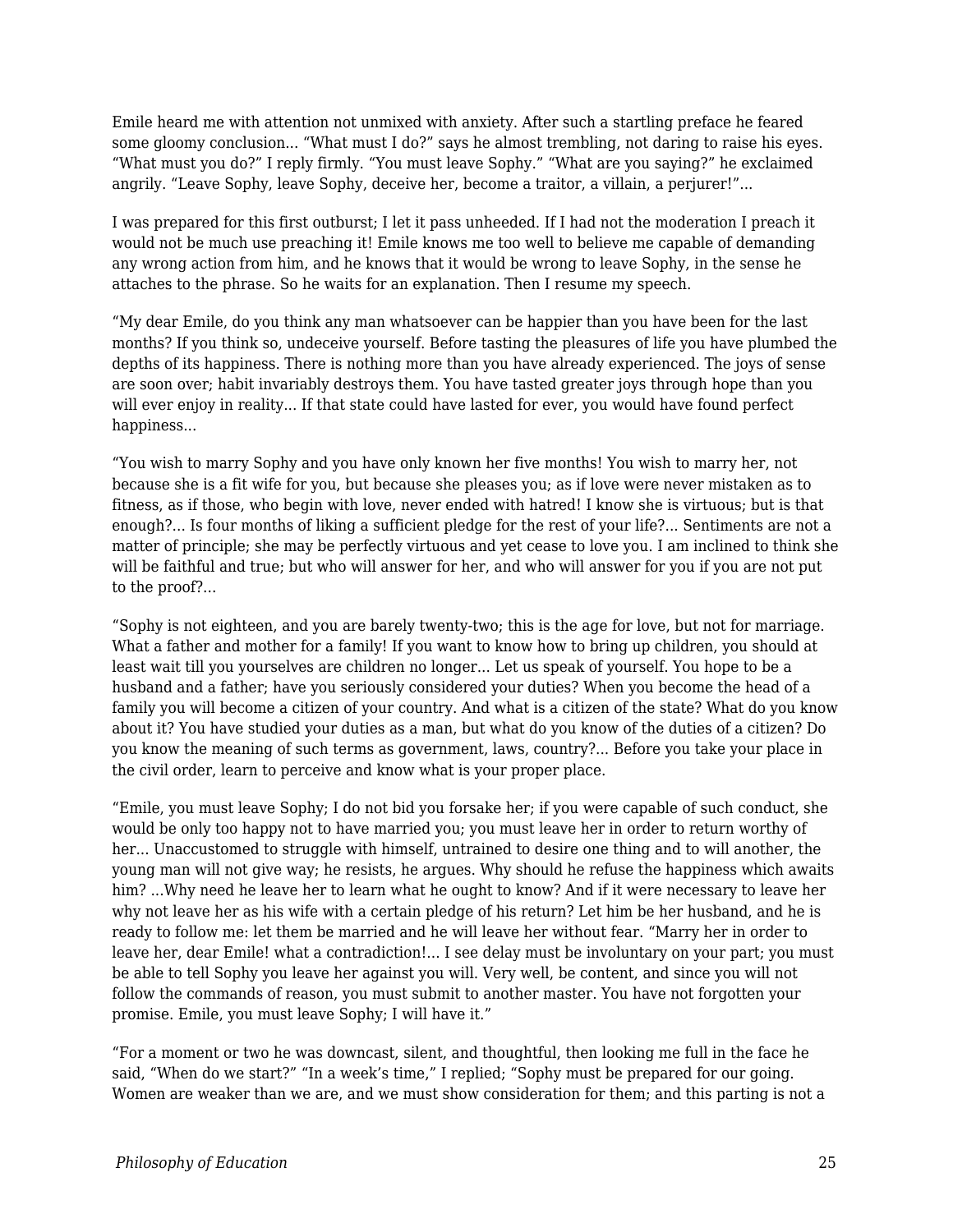duty for her as it is for you, so she may be allowed to bear it less bravely..."

Sophy tries to bear the unforeseen blow with her usual pride and dignity... She weeps, she sighs against her will, and the fear of being forgotten embitters the pain of parting. She does not weep in her lover's sight, she does not let him see her terror...

...He sees, he feels, he is heartbroken. I drag him reluctantly away; if I left him another minute, he would never go. I am delighted that he should carry this touching picture with him...

## **Of Travel**

Are men the better for having traveled? The misuse of books is the death of sound learning. People think they know what they have read, and take no pains to learn. Too much reading only produces pretentious ignoramus... So many books lead us to neglect the book of the world; if we read it at all, we keep to our own page... To discover the truth amidst our own prejudices and those of the authors is too hard a task...

I maintain that it is beyond dispute that any one who has only seen one nation does not know men; he only knows those men among who he has lived. Hence there is another way of stating the question about travel: "Is it enough for a well-educated man to know his fellow-countrymen, or ought he to know mankind in general?"... He who has compared a dozen nations knows men, just he who has compared a dozen Frenchmen knows the French.

To acquire knowledge it is not enough to travel hastily through a country. Observation demands eyes, and the power of directing them towards the object we desire to know. There are plenty of people who learn no more from their travels than from their books, because they do not know how to think; because in reading their mind is at least under the guidance of the author, and in their travels they do not know how to see for themselves... The information acquired by travel depends upon the object of the journey. If this object is a system of philosophy, the traveler only sees what he desires to see; if it is self-interest, it engrosses the whole attention of those concerned...

It is a good thing to know all the places where we might live, so as to choose those where we can live most comfortably. If everyone lived by his own efforts, all he would need to know would be how much land would keep him in food... Man should begin by studying his fellows; he can study things later if time permits...

Traveling accelerates the progress of nature, and completes the man for good or evil. When a man returns from travelling about the world, he is what he will be all his life; there are more who return bad than good, because there are more who start with an inclination towards evil. In the course of their travels, young people, ill-educated and ill-behaved, pick up all the vices of the nations among whom they have sojourned, and none of the virtues with which those vices are associated...

Travel, undertaken as a part of education, should therefore have its rules. To travel for traveling's sake is to wander, to be a vagabond; to travel to learn is still too vague; learning without some definite aim is worthless. I would give a young man a personal interest in learning, and that interest, well-chosen, will also decide the nature of the instruction. This is merely the continuation of the method I have hitherto practiced.

Now after he has considered himself in his physical relations to other creatures, in his moral relations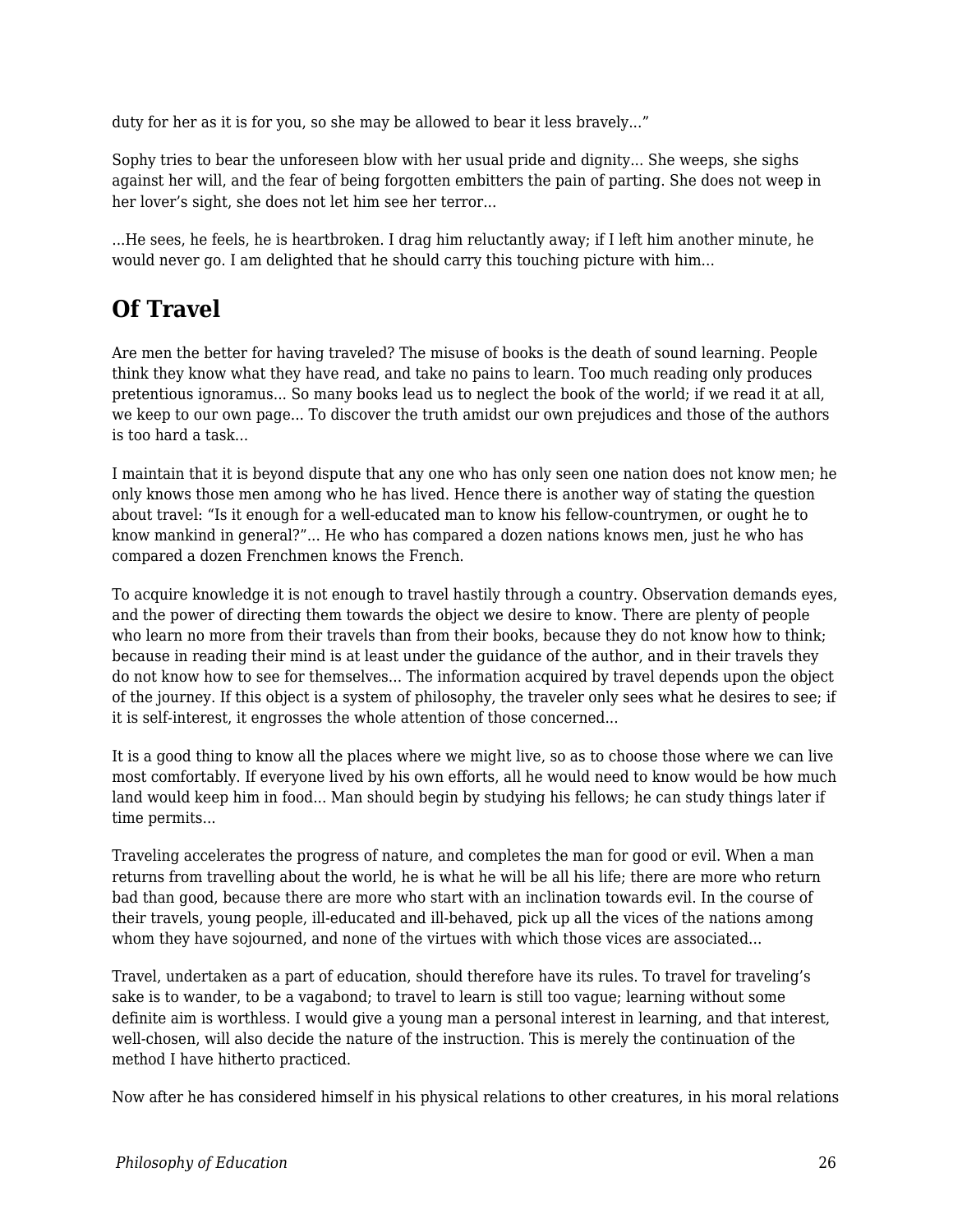with other men, there remains to be considered his civil relations with other ;men, there remains to be considered his civil relations with his fellow-citizens. To do this he must first study the nature of government in general, then the different forms of government, and lastly the particular government under which he was born, to know if it suits him to live under it; for by a right which nothing can abrogate, every man, when he comes of age, becomes his own master, free to renounce the contract by which he forms part of the community, by leaving the country in which that contract holds good... Strictly speaking, every man remains in the land of his birth at his own risk unless he voluntarily submits to its laws in order to acquire a right to their protection...

But now you are approaching the age when the law, giving you the control over your property, makes you master of your person. You are about to find yourself alone in society, dependent on everything, even on your patrimony. You mean to marry; that is a praiseworthy intention, it is one of the duties of man; but before you marry you must know what sort of man you want to be, how you wish to spend your life, what steps you mean to take to secure a living for your family and yourself...

In the next place I would show him every possible way of using his money in trade, in the civil service, in finance... "There is yet another way of spending your time and money; you may join the army; that is to say, you may hire yourself out at the very high wages to go and kill men who never did you any harm..."

We can hardly suppose that any of these occupations will be much to Emile's taste. "Why," he will exclaim, "have I forgotten the amusements of my childhood? Have I lost the use of my arms?... The only property I desire is a little farm in some quiet corner... Give me Sophy and my land, and I shall be rich."... "A field of your own, dear Emile! Where will you find it... Do you think it is so easy to find a place where you can always live like an honest man? If there is any safe and lawful way of living without intrigues, without lawsuits, without dependence on others, it is, I admit, to live by the labor of our hands, by the cultivation of our own land; but where is the state in which a man can say, 'The earth which I dig is my own?' Before choosing this happy spot, be sure that you will find the peace you desire; beware lest an unjust government, a persecuting religion, and evil habits should disturb you in your home...

Let us devote the two years from now till the time of your return to choosing a place in Europe where you could live happily with your family, secure from all the dangers I have just described. If we succeed, you will have discovered that true happiness, so often sought for in vain; and you will not have to regret the time spent in its search. If we fail, you will be cured of a mistaken idea; you will console yourself for an inevitable ill, and you will bow to the law of necessity?"

I do not know whether all my readers will see whither this suggested inquiry will lead us; but this I do know, if Emile returns from his travels, begun and continued with this end in view, without a full knowledge of questions of government, public morality, and political philosophy of every kind, we are greatly lacking, he in intelligence and I in judgment... Our principles of political law are our scale. Our actual measurements are the civil law of each country... we shall see whether men are born slaves or free, in a community or independent; is their association the result of free will or of force?... Suppose we reject this theory that might is right and admit the right of nature, or the authority of the father, as the foundation of society; we shall inquire into the extent of this authority... Suppose the nations to have been formed each by its own choice; we shall then distinguish between right and fact... Taking next the law of slaver, we shall inquire whether a man can make over to another his right to himself, without restriction...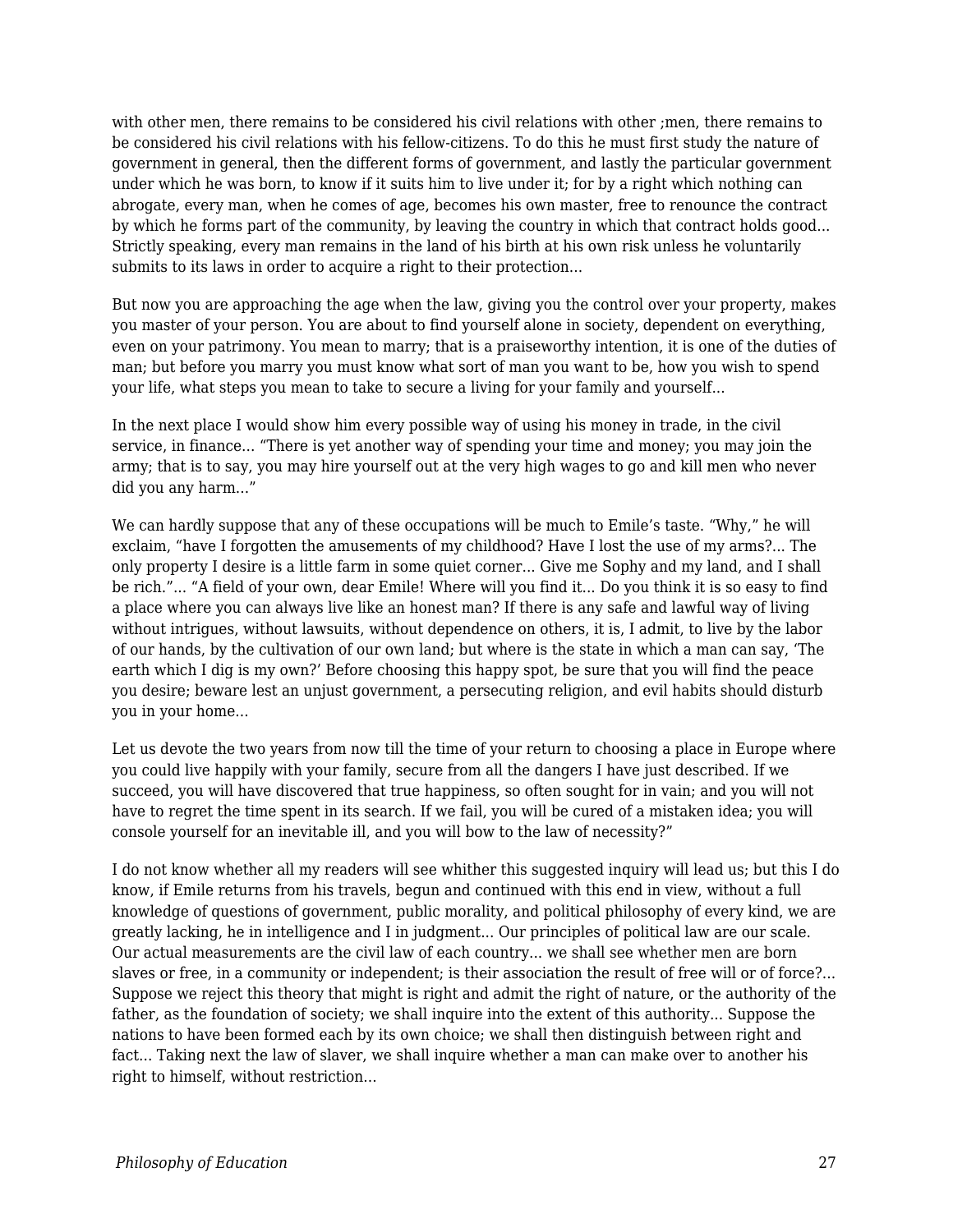Since the nation was a nation before it chose a king, what made it a nation, except the social contract? Therefore the social contract is the foundation of all civil society, and it is in the nature of this contract that we must seek the nature of society formed by it.

We will inquire into the meaning of this contract; may it not be fairly well expressed in this formula? As an individual every one of us contributes his goods, his person, his life, to the common stock, under the supreme direction of the general will; while as a body we receive each member as an indivisible part of the whole...

Individuals having only submitted themselves to the sovereign, and the sovereign power being only the general will, we shall see that every man in obeying the sovereign only obeys himself, and how much freer are we under the social part than in the state of nature...

The greater the state, the smaller the government... the sovereign may entrust the care of the government to the whole nation or to the greater part of the nation, so that there are more citizen magistrates than private citizens. This form of government is called Democracy.

Or the sovereign may restrict the government in the hands of a lesser number, so that there are more plain citizens than magistrates; and this form of government is called Aristocracy.

Finally, the sovereign may concentrate the whole government in the hands of one man. This is the third and commonest form of government, and is called Monarchy or royal government...

In all ages there have been great disputes as to which is the best form of government, and people have failed to consider that each is the best in some cases and the worst in others... we infer that generally a democratic government is adapted to small states, an aristocratic government to those of moderate size, and a monarchy to large states...

Having thus considered every kind of civil society in itself, we shall compare them, so as to note their relations one with another; great and small, strong and weak, attacking one another, insulting one another, destroying one another... I should not be surprised if my pupil, who is a sensible young man, should interrupt me saying, "one would think we were building our edifice of wood and not of men; we are putting everything so exactly in its place!"...

I have said why travel does so little for everyone. What makes it still more barren for the young is the way in which they are sent on their travels. Tutors, more concerned to amuse than to instruct, take them from town to town, from palace to palace, where if they are men of learning and letters, they make them spend their time in libraries, or visiting antiquaries, or rummaging among old buildings transcribing ancient inscriptions. In every country they are busy over some other century, as if they were living in another country; so that after they have traveled all over Europe at great expense, a prey to frivolity or tedium, they return, having seen nothing to interest them, and having learnt nothing that could be of any possible use to them.

All capitals are just alike, they are a mixture of all nations and all ways of living; they are not the place in which to study the nations. Paris and London seem to me the same town... To study the genius and character of a nation you should go to the more remote provinces, where the inhabitants stay in one place, where there are fewer changes of wealth and position... In these remoter provinces a nation assumes its true character and shows what it really is; there the good or ill effects of the government are best perceived... In one country you begin to feel the spirit of the minister in the maneuvers of his underlings; in another you must see the election of members of parliament to see if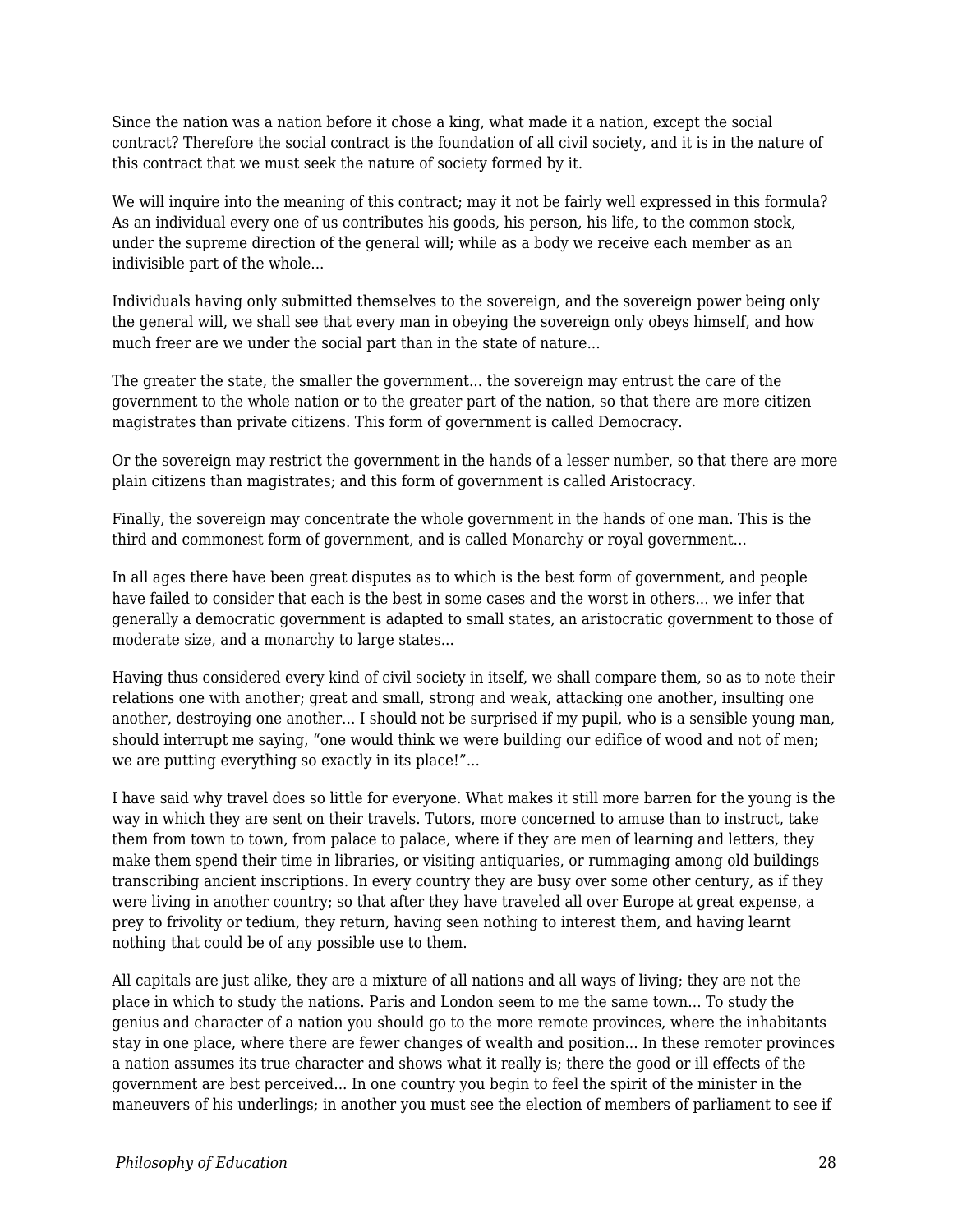the nation is really free...

Yet a young man must either love or fall into bad ways. It is easy to be deceived by appearances... He brings her a heart as tender as ever, and a more enlightened mind, and he returns to his native land all the better for having made acquaintance with foreign governments through their virtues. I have even taken care that he should associate himself with some man of worth in every nation, by means of a treaty of hospitality after the fashion of the ancients, and I shall not be sorry if this acquaintance is kept up by means of letters. Not only may this be useful, not only is it always pleasant to have a correspondent in foreign lands, it is also an excellent antidote against the sway of patriotic prejudices, to which we are liable all through our life, and to which sooner or later we are more or less enslaved...

When we have spent nearly two years traveling in a few of the great countries and many of the smaller countries of Europe, when we have learnt two or three of the chief languages, when we have seen what is really interesting in natural history, government, arts, or men. Emile, devoured by impatience, reminds me that our time is almost up. Then I say, "Well, my friend, you remember the main object of our journey; you have seen and observed; what is the final result of your observations? What decision have you come to?" Either my method is wrong, or he will answer me somewhat after this fashion--

"What decision have I come to? I have decided to be what you made me; of my own free will I will add no fetters to those imposed upon me by nature and the laws. The more I study the works of men in their institutions, the more clearly I see that, in their efforts after independence, they become slaves, and that their very freedom is wasted in vain attempts to assure its continuance... It seems to me that to set oneself free we need do nothing, we need only continue to desire freedom. My master, you have made me free by teaching me to yield to necessity.. In our travels I have sought for some corner of the earth where I might be absolutely my own; but where can one dwell among men without being dependent on their passions?... I can only be master of a cottage by ceasing to be master of myself... You argued very forcibly that I could not keep both my wealth and my liberty... Rich or poor, I shall be free. I shall be free not merely in this country or in that; I shall be free in any part of the world. All the chains of prejudice are broken; as far as I am concerned I know only the bonds of necessity...

"What matters my place in the world? What matters it where I am? Wherever there are men, I am among my brethren; wherever there are none, I am in my own home... If my wealth makes a slave of me, I shall find it easy to renounce it. I have hands to work, and I shall get a living... There is only one chain, a chain which I shall ever wear, a chain of which I may be justly proud. Come then, give me my Sophy, and I am free."

"Dear Emile... I knew what the result would be before our travels; I knew that when you saw our institutions you would be far from reposing a confidence in them which they do not deserve. In vain do we seek freedom under the power of the laws... But the eternal laws of nature and of order exist. For the wise man they take the place of positive law; they are written in the depths of his heart by conscience and reason; let him obey these laws and be free; for there is no slave but the evil-doer, for he always does evil against his will. Liberty is not to be found in any form of government, she is in the heart of the free man, he bears her with him everywhere. The vile man bears his slavery in himself; the one would be a slave in Geneva, the other free in Paris...

"Oh, Emile, where is the man who owes nothing to the land in which he lives? Whatever that land may be, he owes to it the most precious thing possessed by man, the morality of his actions and the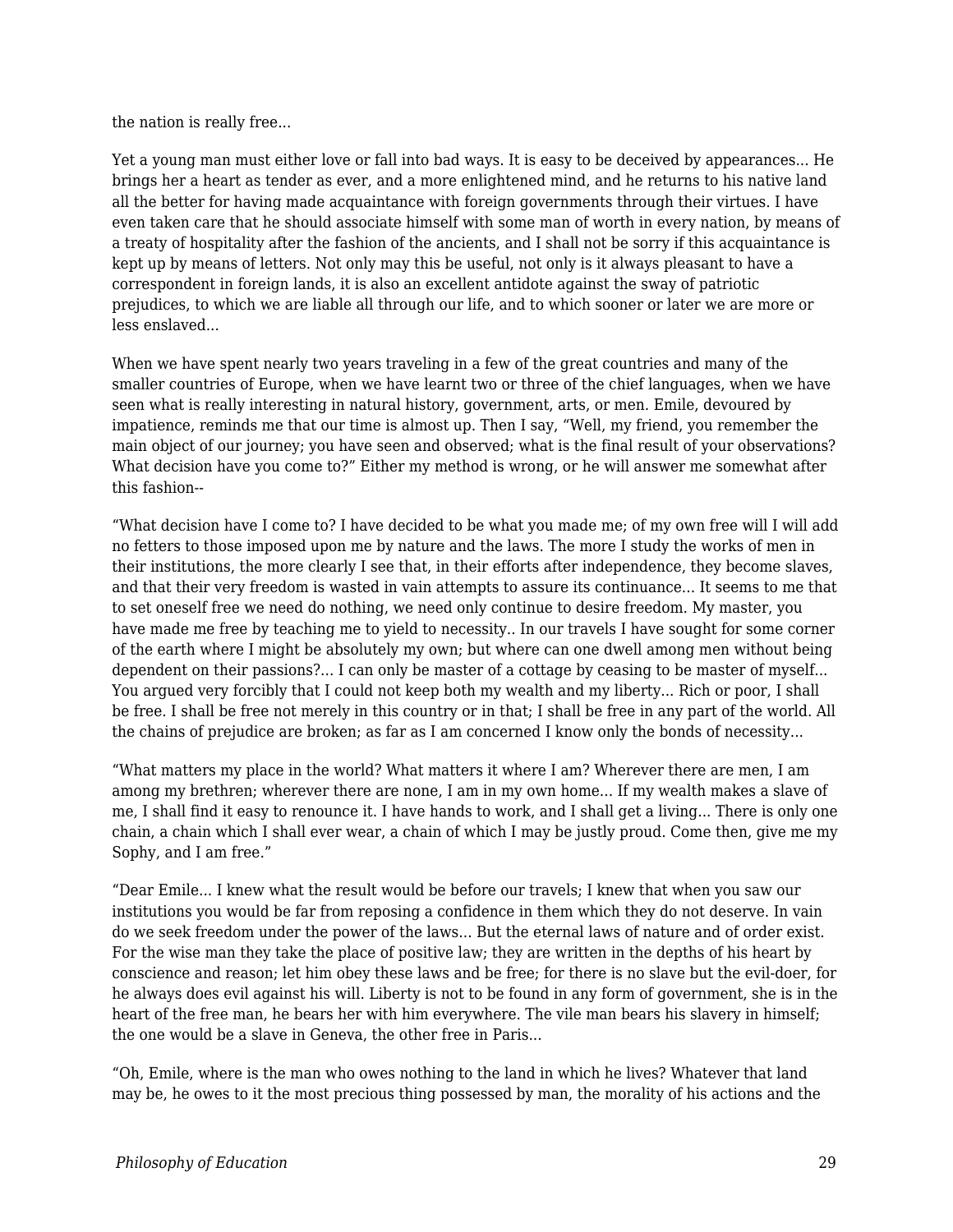love of virtue... it is not true that he gains nothing from the laws; they give him courage to be just, even in the midst of the wicked. It is not true that they have failed to make him free; they have taught him to rule himself.

"Do not say therefore, 'What matter where I am?' It does matter that you should be where you can best do your duty; and one of these duties is to love your native land. Your fellow countrymen protected you in childhood; you should love them in you manhood. You should live among them... you must be their benefactor, their pattern; your example will do more than all our books, and the good they see you do will touch them more deeply than all our empty words...

If the prince or the state calls you to the service of your country, leave all to fulfill the honorable duties of a citizen in the post assigned to you. If you find that duty onerous, there is a sure and honorable means of escaping from it; do your duty so honestly that it will not long be left in your hands...

At last I see the happy day approaching, the happiest day of Emile's life and my own... The noble pair are united till death do part; heart and lips confirm no empty vows; they are man and wife. When they return from the church, they follow where they are led... "My children," say I, taking a hand of each, "it is three years since I beheld the birth of the pure and vigorous passion which is your happiness today. It has gone on growing; your eyes tell me that it has reached its highest point; it must inevitably decline."... how their eyes protest that they will adore each other till their latest breath. I let them have their way; then I continue--

"I have often thought that if the happiness of love could continue in marriage, we should find a Paradise upon earth. So far this has never been. But if it were not quite impossible, you two are quite worthy to set an example you have not received, an example which few married couples could follow. My children, shall I tell you what I think is the way, and the only way, to do it?"...

"It is plain and simple," I continue. "It consists in remaining lovers when you are husband and wife."

"Indeed," said Emile, laughing at my secret, "we shall not find that hard."

"Perhaps you will find it harder than you think... Cords too tightly stretched are soon broken. This is what happens when the marriage bond is subjected to too great a strain. The fidelity imposed by it upon husband and wife is the most sacred of all rights; but it gives to each too great a power over the other. Constraint and love do not agree together, and pleasure is not to be had for the asking...

"It is not so much possession as mastery of which people tire, and affection is often more prolonged with regard to a mistress than a wife. How can people make a duty of the tenderest caresses, and a right of the sweetest pledges of love? It is mutual desire which gives the right, and nature knows no other... No my children, in marriage the hearts are bound, but the bodies are not enslaved... Neither of you may give yourself to another, but neither of you belongs to the other except at your own will.

"If it is true, dear Emile, that you would always be your wife's lover, that she should always be your mistress and her own, be a happy but respectful lover; obtain all from love and nothing from duty, and let the slightest favors never be of right but of grace... Remember that even in marriage this pleasure is only lawful when the desire is mutual...

[To Sophy]"When the wife is like Sophy, it is, however, good for the man to be led by her; that is another of nature's laws, and it is to give you as much authority over his heart, as his sex gives him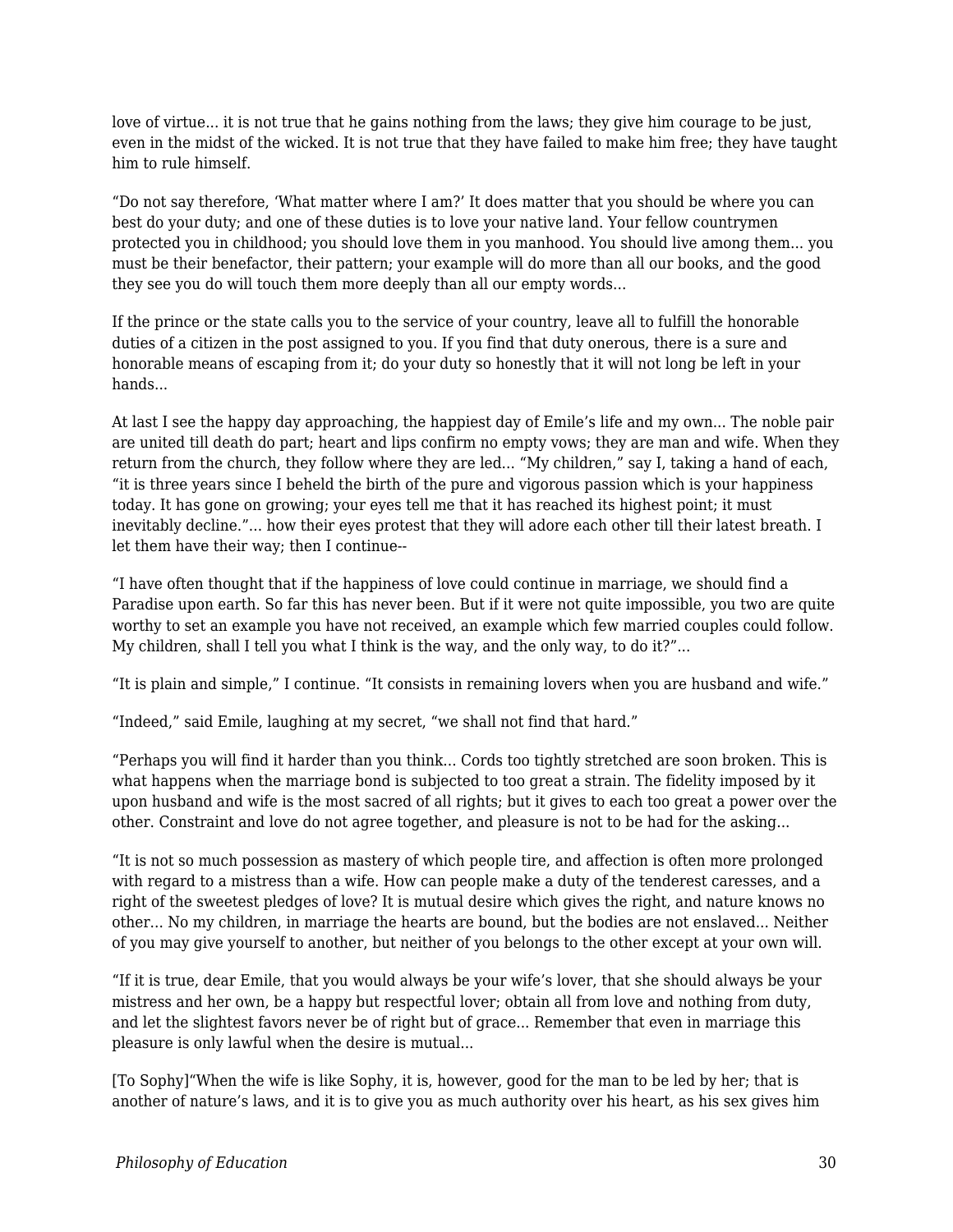over your person, that I have made you the arbiter of his pleasures. It will be hard for you, but you will control him if you can control yourself... You will long rule him by love if you make your favors scarce and precious, if you know how to use them aright. If you want to have your husband always in your power, keep him at a distance... Be all the dearer for your favors and all the more respected when you refuse them; let him honor his wife's chastity, without having to complain of her coldness.

"Thus, my child, he will give you his confidence, he will listen to your opinion, will consult you in his business, and will decide nothing without you... Pleasures are destroyed by possession... When you cease to be Emile's mistress you will be his friend and wife; you will be the mother of his children... Become so truly his better half that he can no longer do without you, and if he must leave you, let him feel that he is far from himself. You have made the charms of home life so powerful in your father's home, let them prevail in your own. Every man who is happy at home loves his wife. Remember that if your husband is happy in his home, you will be a happy wife...

"Dear Emile, all his life through a man needs a guide and counselor. So far I have done my best to fulfill that duty, my lengthy task is now ended, and another will undertake this duty. Today I abdicate the authority which you gave me; henceforward Sophy is your guardian."...

To do honor to their virtues, to paint their felicity, would require the history of their lives...

One morning a few months later Emile enters my room and embraces me, saying, "My master, congratulate your son; he hopes soon to have the honor of being a father. What a responsibility will be ours, how much we shall need you! Yet God forbid that I should let you educate the son as you educated the father. God forbid that so sweet and holy a task should make as good a choice for my child as was made for me! But continue to be the teacher of the young teachers. Advise and control us; we shall be easily led; as long as I live I shall need you. I need you more than ever now that I am taking up the duties of manhood. You have done your own duty; teach me to follow your example, while you enjoy your well-earned leisure."



Rousseau, J. J. (2020). Book 5. In A. L. Richards (Ed.), *Philosophy of Education*. EdTech Books. Retrieved from https://edtechbooks.org/philosophy\_of\_education/emile\_5